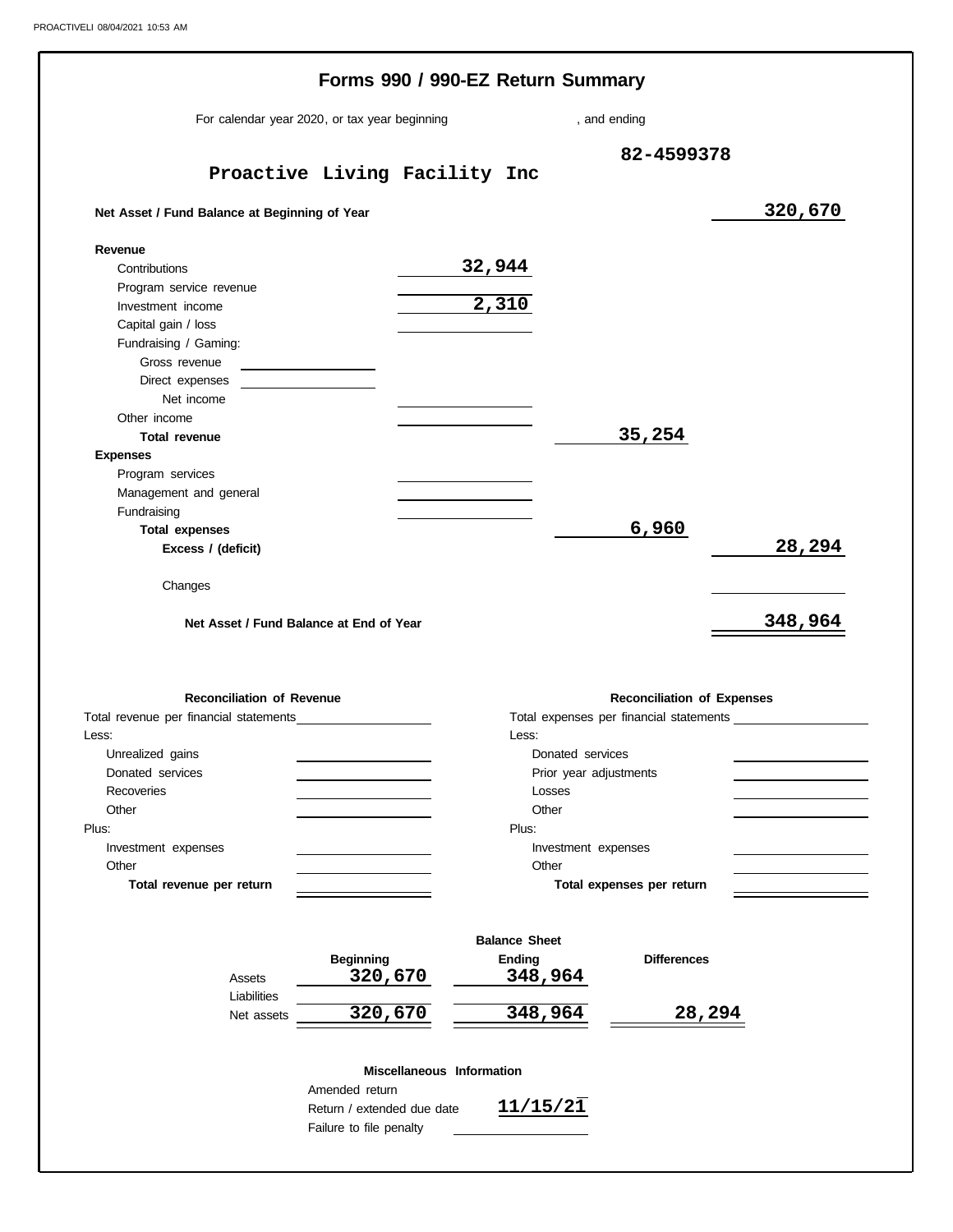| Form 8879-EO                                                                                                                                                                                                                                                                        |   |                                         | <b>IRS</b> e-file Signature Authorization                                                                                                |                 |                                | OMB No. 1545-0047                  |
|-------------------------------------------------------------------------------------------------------------------------------------------------------------------------------------------------------------------------------------------------------------------------------------|---|-----------------------------------------|------------------------------------------------------------------------------------------------------------------------------------------|-----------------|--------------------------------|------------------------------------|
|                                                                                                                                                                                                                                                                                     |   |                                         | for an Exempt Organization                                                                                                               |                 |                                |                                    |
|                                                                                                                                                                                                                                                                                     |   |                                         |                                                                                                                                          |                 |                                |                                    |
| Department of the Treasury                                                                                                                                                                                                                                                          |   |                                         | u Do not send to the IRS. Keep for your records.                                                                                         |                 |                                | 2020                               |
| Internal Revenue Service                                                                                                                                                                                                                                                            |   |                                         | u Go to www.irs.gov/Form8879EO for the latest information.                                                                               |                 | Taxpayer identification number |                                    |
| Name of exempt organization or person subject to tax                                                                                                                                                                                                                                |   |                                         |                                                                                                                                          |                 | 82-4599378                     |                                    |
| Name and title of officer or person subject to tax                                                                                                                                                                                                                                  |   | Richard Janssen JR                      | Proactive Living Facility Inc                                                                                                            |                 |                                |                                    |
|                                                                                                                                                                                                                                                                                     |   |                                         |                                                                                                                                          |                 |                                |                                    |
|                                                                                                                                                                                                                                                                                     |   | Chairperson                             |                                                                                                                                          |                 |                                |                                    |
| Part I                                                                                                                                                                                                                                                                              |   |                                         | Type of Return and Return Information (Whole Dollars Only)                                                                               |                 |                                |                                    |
| Check the box for the return for which you are using this Form 8879-EO and enter the applicable amount, if any, from the return. If you                                                                                                                                             |   |                                         |                                                                                                                                          |                 |                                |                                    |
| check the box on line 1a, 2a, 3a, 4a, 5a, 6a, or 7a below, and the amount on that line for the return being filed with this form was                                                                                                                                                |   |                                         |                                                                                                                                          |                 |                                |                                    |
| blank, then leave line 1b, 2b, 3b, 4b, 5b, 6b, or 7b, whichever is applicable, blank (do not enter -0-). But, if you entered -0- on the                                                                                                                                             |   |                                         |                                                                                                                                          |                 |                                |                                    |
| return, then enter -0- on the applicable line below. Do not complete more than one line in Part I.                                                                                                                                                                                  |   |                                         |                                                                                                                                          |                 |                                |                                    |
| 1a Form 990 check here $\blacktriangleright$                                                                                                                                                                                                                                        |   |                                         | <b>b</b> Total revenue, if any (Form 990, Part VIII, column (A), line 12) $\ldots$                                                       |                 | 1b                             | $\frac{1b}{2b}$ $\frac{35,254}{b}$ |
| 2a Form 990-EZ check here $\blacktriangleright$                                                                                                                                                                                                                                     | X |                                         | <b>b</b> Total revenue, if any (Form 990-EZ, line 9) $\ldots$ $\ldots$ $\ldots$ $\ldots$ $\ldots$ $\ldots$                               |                 |                                |                                    |
| 3a Form 1120-POL check here                                                                                                                                                                                                                                                         |   |                                         |                                                                                                                                          |                 |                                |                                    |
| 4a Form 990-PF check here                                                                                                                                                                                                                                                           |   |                                         | <b>b</b> Tax based on investment income (Form 990-PF, Part VI, line 5)                                                                   |                 |                                |                                    |
| 5a Form 8868 check here $\blacktriangleright$                                                                                                                                                                                                                                       |   |                                         |                                                                                                                                          |                 |                                |                                    |
| 6a Form 990-T check here $\blacktriangleright$                                                                                                                                                                                                                                      |   |                                         |                                                                                                                                          |                 |                                | 6b                                 |
| 7a Form 4720 check here $\blacktriangleright$                                                                                                                                                                                                                                       |   |                                         |                                                                                                                                          |                 |                                |                                    |
| <b>Part II</b>                                                                                                                                                                                                                                                                      |   |                                         | Declaration and Signature Authorization of Officer or Person Subject to Tax                                                              |                 |                                |                                    |
| Under penalties of perjury, I declare that $ \mathbf{X} $ I am an officer of the above organization or $\ \cdot\ $ I am a person subject to tax with respect to                                                                                                                     |   |                                         |                                                                                                                                          |                 |                                |                                    |
| (name of organization)                                                                                                                                                                                                                                                              |   |                                         |                                                                                                                                          | , (EIN)         |                                | and that I have examined a copy    |
| of the 2020 electronic return and accompanying schedules and statements, and, to the best of my knowledge and belief, they are                                                                                                                                                      |   |                                         |                                                                                                                                          |                 |                                |                                    |
| true, correct, and complete. I further declare that the amount in Part I above is the amount shown on the copy of the electronic return.                                                                                                                                            |   |                                         |                                                                                                                                          |                 |                                |                                    |
| I consent to allow my intermediate service provider, transmitter, or electronic return originator (ERO) to send the return to the IRS and                                                                                                                                           |   |                                         |                                                                                                                                          |                 |                                |                                    |
| to receive from the IRS (a) an acknowledgement of receipt or reason for rejection of the transmission, (b) the reason for any delay in                                                                                                                                              |   |                                         |                                                                                                                                          |                 |                                |                                    |
| processing the return or refund, and (c) the date of any refund. If applicable, I authorize the U.S. Treasury and its designated Financial                                                                                                                                          |   |                                         |                                                                                                                                          |                 |                                |                                    |
| Agent to initiate an electronic funds withdrawal (direct debit) entry to the financial institution account indicated in the tax preparation                                                                                                                                         |   |                                         |                                                                                                                                          |                 |                                |                                    |
| software for payment of the federal taxes owed on this return, and the financial institution to debit the entry to this account. To revoke                                                                                                                                          |   |                                         |                                                                                                                                          |                 |                                |                                    |
| a payment, I must contact the U.S. Treasury Financial Agent at 1-888-353-4537 no later than 2 business days prior to the payment                                                                                                                                                    |   |                                         |                                                                                                                                          |                 |                                |                                    |
| (settlement) date. I also authorize the financial institutions involved in the processing of the electronic payment of taxes to receive<br>confidential information necessary to answer inquiries and resolve issues related to the payment. I have selected a personal             |   |                                         |                                                                                                                                          |                 |                                |                                    |
| identification number (PIN) as my signature for the electronic return and, if applicable, the consent to electronic funds withdrawal.                                                                                                                                               |   |                                         |                                                                                                                                          |                 |                                |                                    |
|                                                                                                                                                                                                                                                                                     |   |                                         |                                                                                                                                          |                 |                                |                                    |
| PIN: check one box only                                                                                                                                                                                                                                                             |   |                                         |                                                                                                                                          |                 |                                |                                    |
| lvl                                                                                                                                                                                                                                                                                 |   | <sub>rize</sub> Mission Accounting PC   |                                                                                                                                          |                 | 59922 as my signature          |                                    |
| ▵<br>I authorize                                                                                                                                                                                                                                                                    |   | ERO firm name                           |                                                                                                                                          | to enter my PIN | Enter five numbers, but        |                                    |
|                                                                                                                                                                                                                                                                                     |   |                                         |                                                                                                                                          |                 | do not enter all zeros         |                                    |
|                                                                                                                                                                                                                                                                                     |   |                                         |                                                                                                                                          |                 |                                |                                    |
|                                                                                                                                                                                                                                                                                     |   |                                         | on the tax year 2020 electronically filed return. If I have indicated within this return that a copy of the return is being filed with a |                 |                                |                                    |
| PIN on the return's disclosure consent screen.                                                                                                                                                                                                                                      |   |                                         | state agency(ies) regulating charities as part of the IRS Fed/State program, I also authorize the aforementioned ERO to enter my         |                 |                                |                                    |
|                                                                                                                                                                                                                                                                                     |   |                                         |                                                                                                                                          |                 |                                |                                    |
|                                                                                                                                                                                                                                                                                     |   |                                         | As an officer or person subject to tax with respect to the organization, I will enter my PIN as my signature on the tax year 2020        |                 |                                |                                    |
|                                                                                                                                                                                                                                                                                     |   |                                         | electronically filed return. If I have indicated within this return that a copy of the return is being filed with a state agency(ies)    |                 |                                |                                    |
|                                                                                                                                                                                                                                                                                     |   |                                         | regulating charities as part of the IRS Fed/State program, I will enter my PIN on the return's disclosure consent screen.                |                 |                                |                                    |
| Signature of officer or person subject to tax $\}$                                                                                                                                                                                                                                  |   |                                         |                                                                                                                                          | Date            | 08/04/21                       |                                    |
| Part III                                                                                                                                                                                                                                                                            |   | <b>Certification and Authentication</b> |                                                                                                                                          |                 |                                |                                    |
| <b>ERO's EFIN/PIN.</b> Enter your six-digit electronic filing identification                                                                                                                                                                                                        |   |                                         |                                                                                                                                          |                 |                                |                                    |
| number (EFIN) followed by your five-digit self-selected PIN.                                                                                                                                                                                                                        |   |                                         |                                                                                                                                          |                 |                                | 81142159922                        |
|                                                                                                                                                                                                                                                                                     |   |                                         |                                                                                                                                          |                 |                                | Do not enter all zeros             |
|                                                                                                                                                                                                                                                                                     |   |                                         |                                                                                                                                          |                 |                                |                                    |
|                                                                                                                                                                                                                                                                                     |   |                                         |                                                                                                                                          |                 |                                |                                    |
| I certify that the above numeric entry is my PIN, which is my signature on the 2020 electronically filed return indicated above. I confirm<br>that I am submitting this return in accordance with the requirements of Pub. 4163, Modernized e-File (MeF) Information for Authorized |   |                                         |                                                                                                                                          |                 |                                |                                    |
| IRS e-file Providers for Business Returns.                                                                                                                                                                                                                                          |   |                                         |                                                                                                                                          |                 |                                |                                    |
|                                                                                                                                                                                                                                                                                     |   |                                         |                                                                                                                                          |                 |                                |                                    |
| ERO's signature                                                                                                                                                                                                                                                                     |   | Christian Shaeffer,                     | <b>CPA</b>                                                                                                                               | Date $\}$       | 08/04/21                       |                                    |
|                                                                                                                                                                                                                                                                                     |   |                                         |                                                                                                                                          |                 |                                |                                    |
|                                                                                                                                                                                                                                                                                     |   |                                         | <b>ERO Must Retain This Form - See Instructions</b>                                                                                      |                 |                                |                                    |
|                                                                                                                                                                                                                                                                                     |   |                                         | Do Not Submit This Form to the IRS Unless Requested To Do So                                                                             |                 |                                |                                    |
| For Paperwork Reduction Act Notice, see back of form.                                                                                                                                                                                                                               |   |                                         |                                                                                                                                          |                 |                                | Form 8879-EO (2020)                |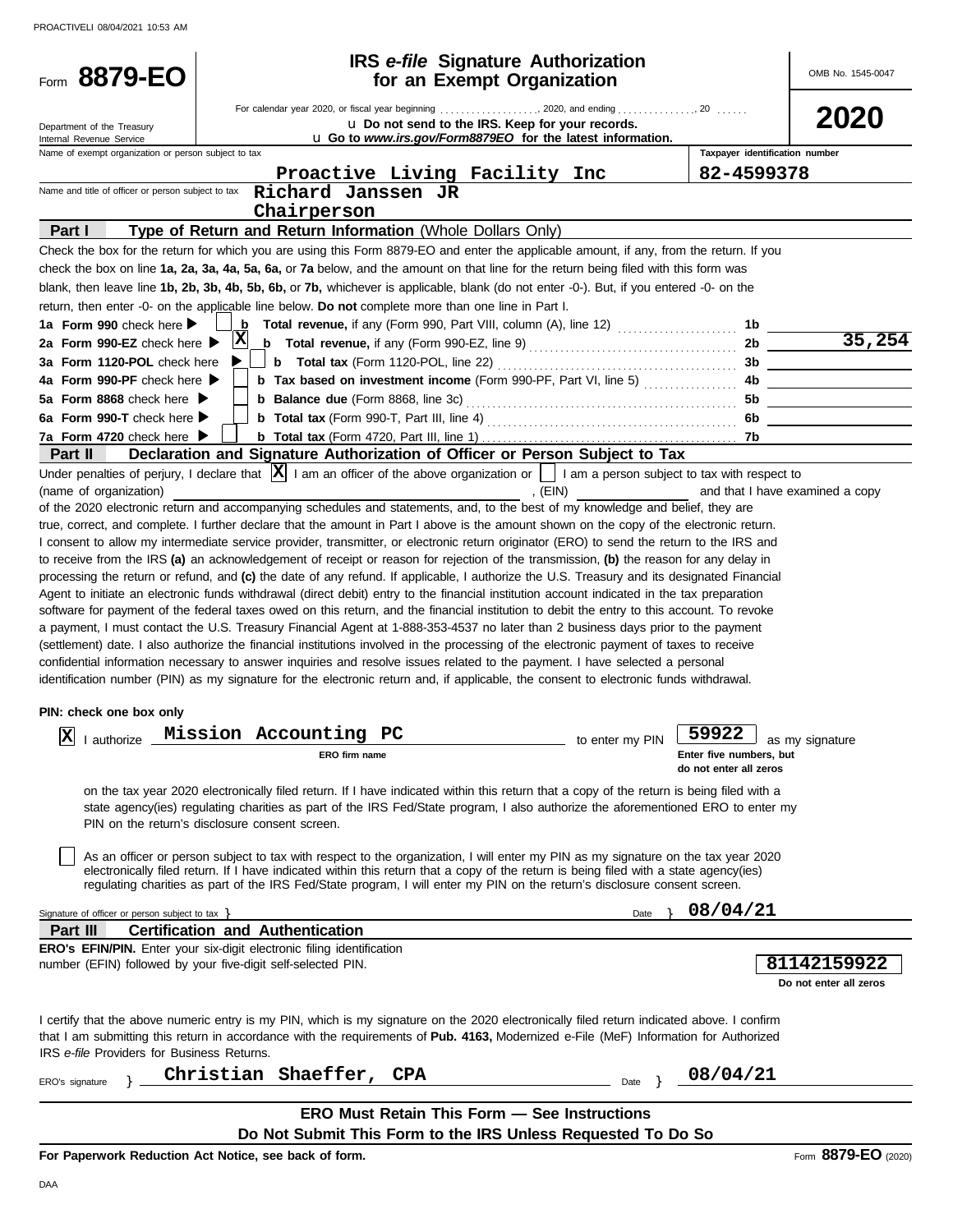|                   |                |                                                     | <b>Short Form</b>                                                                                                                                                                                                              |                         | OMB No. 1545-0047                |
|-------------------|----------------|-----------------------------------------------------|--------------------------------------------------------------------------------------------------------------------------------------------------------------------------------------------------------------------------------|-------------------------|----------------------------------|
|                   |                | Form 990-EZ                                         | <b>Return of Organization Exempt From Income Tax</b><br>Under section 501(c), 527, or 4947(a)(1) of the Internal Revenue Code (except private foundations)                                                                     |                         | 2020                             |
|                   |                |                                                     | } Do not enter social security numbers on this form, as it may be made public.                                                                                                                                                 |                         | <b>Open to Public</b>            |
|                   |                | Department of the Treasury                          |                                                                                                                                                                                                                                |                         | Inspection                       |
|                   |                | Internal Revenue Service                            | Go to www.irs.gov/Form990EZ for instructions and the latest information.                                                                                                                                                       |                         |                                  |
| в                 |                | Check if applicable:                                | For the 2020 calendar year, or tax year beginning<br>, and ending<br>C Name of organization                                                                                                                                    |                         | D Employer identification number |
|                   | Address change |                                                     |                                                                                                                                                                                                                                |                         |                                  |
|                   | Name change    |                                                     | Proactive Living Facility Inc                                                                                                                                                                                                  |                         | 82-4599378                       |
|                   | Initial return |                                                     | Number and street (or P.O. box, if mail is not delivered to street address)<br>Room/suite                                                                                                                                      | E Telephone number      |                                  |
|                   |                | Final return/terminated                             | 45466 N Foothills Road                                                                                                                                                                                                         |                         | 406-676-3949                     |
|                   | Amended return |                                                     | City or town, state or province, country, and ZIP or foreign postal code                                                                                                                                                       |                         | F Group Exemption                |
|                   |                | Application pending                                 | MT 59864<br>Ronan                                                                                                                                                                                                              | Number <b>u</b>         |                                  |
| G                 |                | Accounting Method:                                  | x <br>Cash<br>Accrual Other (specify) <b>u</b><br><b>H</b> Check $\mathbf{u}$                                                                                                                                                  |                         | if the organization is not       |
|                   | Website:       | N/A                                                 |                                                                                                                                                                                                                                |                         | required to attach Schedule B    |
|                   |                |                                                     | Tax-exempt status (check only one) $ \overline{X}$ 501(c)(3)<br>527<br>501(c)(<br>) $ $ (insert no.)<br>4947(a)(1) or                                                                                                          |                         | (Form 990, 990-EZ, or 990-PF).   |
| ĸ                 |                | Form of organization:                               | $\mathbf{X}$ Corporation<br>Trust<br>Association<br>Other                                                                                                                                                                      |                         |                                  |
|                   |                |                                                     | Add lines 5b, 6c, and 7b to line 9 to determine gross receipts. If gross receipts are \$200,000 or more, or if total assets                                                                                                    |                         |                                  |
|                   |                |                                                     |                                                                                                                                                                                                                                |                         | 35,254                           |
|                   | Part I         |                                                     | Revenue, Expenses, and Changes in Net Assets or Fund Balances (see the instructions for Part I)                                                                                                                                |                         | ΙX                               |
|                   | 1              |                                                     | Contributions, gifts, grants, and similar amounts received                                                                                                                                                                     | $\mathbf{1}$            | 32,944                           |
|                   | 2              |                                                     |                                                                                                                                                                                                                                | $\overline{2}$          |                                  |
|                   | 3              |                                                     | Membership dues and assessments                                                                                                                                                                                                | $\overline{\mathbf{3}}$ |                                  |
|                   | 4              |                                                     |                                                                                                                                                                                                                                | 4                       | 2,310                            |
|                   | 5а             |                                                     | Gross amount from sale of assets other than inventory<br>5а                                                                                                                                                                    |                         |                                  |
|                   | b              |                                                     |                                                                                                                                                                                                                                |                         |                                  |
|                   | c              |                                                     |                                                                                                                                                                                                                                | 5c                      |                                  |
|                   | 6              |                                                     | Gaming and fundraising events:                                                                                                                                                                                                 |                         |                                  |
|                   | a              |                                                     | Gross income from gaming (attach Schedule G if greater than                                                                                                                                                                    |                         |                                  |
|                   |                | \$15,000)                                           | 6a                                                                                                                                                                                                                             |                         |                                  |
| Revenue           | b              |                                                     | of contributions<br>Gross income from fundraising events (not including \$                                                                                                                                                     |                         |                                  |
|                   |                |                                                     | from fundraising events reported on line 1) (attach Schedule G if the                                                                                                                                                          |                         |                                  |
|                   |                |                                                     | sum of such gross income and contributions exceeds \$15,000)<br>6b<br>.                                                                                                                                                        |                         |                                  |
|                   | c              |                                                     | Less: direct expenses from gaming and fundraising events<br>6с                                                                                                                                                                 |                         |                                  |
|                   |                |                                                     | d Net income or (loss) from gaming and fundraising events (add lines 6a and 6b and subtract                                                                                                                                    |                         |                                  |
|                   |                |                                                     |                                                                                                                                                                                                                                | 6d                      |                                  |
|                   | 7a<br>b        | Less: cost of goods sold                            | 7a<br>7b                                                                                                                                                                                                                       |                         |                                  |
|                   | c              |                                                     |                                                                                                                                                                                                                                | 7с                      |                                  |
|                   | 8              |                                                     |                                                                                                                                                                                                                                | 8                       |                                  |
|                   | 9              |                                                     |                                                                                                                                                                                                                                | 9                       | 35,254                           |
|                   | 10             |                                                     |                                                                                                                                                                                                                                | 10                      |                                  |
|                   | 11             |                                                     | Benefits paid to or for members                                                                                                                                                                                                | 11                      |                                  |
|                   | 12             |                                                     | Salaries, other compensation, and employee benefits [11] match contains a series of the compensation, and employee benefits [11] match contains a series of the containing state of the state of the state of the state of the | 12                      |                                  |
|                   | 13             |                                                     |                                                                                                                                                                                                                                | 13                      | 355                              |
| Expenses          | 14             |                                                     |                                                                                                                                                                                                                                | 14                      | 3,105                            |
|                   | 15             |                                                     |                                                                                                                                                                                                                                | 15                      |                                  |
|                   | 16             |                                                     |                                                                                                                                                                                                                                | 16                      | 3,500                            |
|                   | 17             |                                                     |                                                                                                                                                                                                                                | 17                      | 6,960                            |
|                   | 18             |                                                     |                                                                                                                                                                                                                                | 18                      | 28,294                           |
|                   | 19             |                                                     | Net assets or fund balances at beginning of year (from line 27, column (A)) (must agree with                                                                                                                                   |                         |                                  |
| <b>Net Assets</b> |                | end-of-year figure reported on prior year's return) | 19                                                                                                                                                                                                                             | 320,670                 |                                  |
|                   | 20             |                                                     |                                                                                                                                                                                                                                | 20                      |                                  |
|                   | 21             |                                                     |                                                                                                                                                                                                                                | 21                      | 348,964                          |

**For Paperwork Reduction Act Notice, see the separate instructions.**

Form **990-EZ** (2020)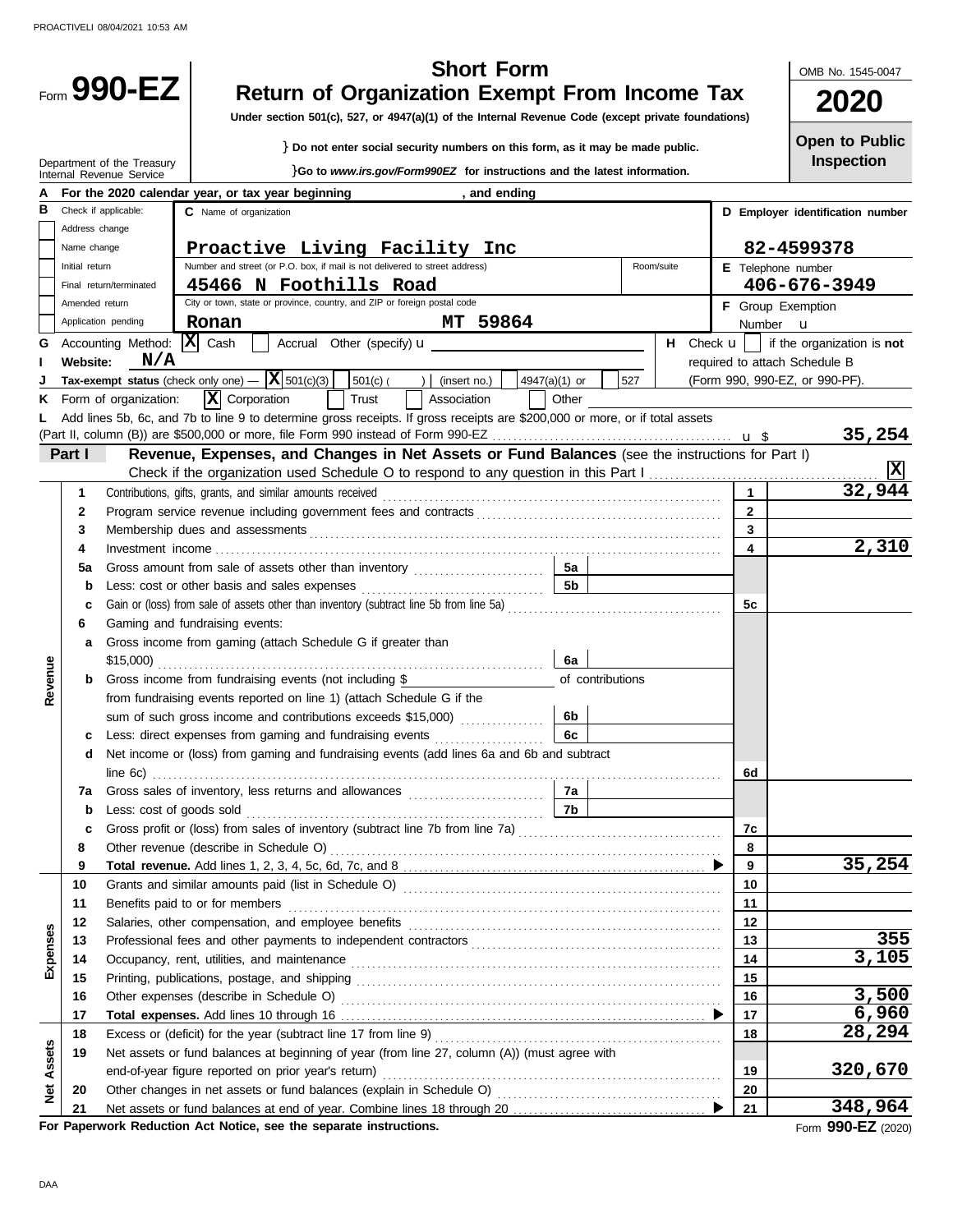| Form 990-EZ (2020)<br>Proactive Living Facility Inc                                                                                                                                    |                               | 82-4599378                            |                                                   |            | Page 2                      |
|----------------------------------------------------------------------------------------------------------------------------------------------------------------------------------------|-------------------------------|---------------------------------------|---------------------------------------------------|------------|-----------------------------|
| <b>Balance Sheets</b> (see the instructions for Part II)<br>Part II                                                                                                                    |                               |                                       |                                                   |            | IXI                         |
|                                                                                                                                                                                        |                               |                                       |                                                   |            |                             |
|                                                                                                                                                                                        |                               |                                       | (A) Beginning of year                             |            | (B) End of year             |
|                                                                                                                                                                                        |                               |                                       | 251,811                                           | 22         | 280,105                     |
| 23 Land and buildings                                                                                                                                                                  |                               |                                       | 68,859                                            | 23         | 68,859                      |
|                                                                                                                                                                                        |                               |                                       | 0                                                 | 24         |                             |
| 25 Total assets                                                                                                                                                                        |                               |                                       | 320,670                                           | 25         | 348,964                     |
| 26 Total liabilities (describe in Schedule O)                                                                                                                                          |                               |                                       | 0                                                 | 26         |                             |
| 27 Net assets or fund balances (line 27 of column (B) must agree with line 21)                                                                                                         |                               |                                       | 320,670                                           | 27         | 348,964                     |
| Part III<br>Statement of Program Service Accomplishments (see the instructions for Part III)<br>Check if the organization used Schedule O to respond to any question in this Part III. |                               |                                       | $ \mathbf{x} $                                    |            | <b>Expenses</b>             |
| What is the organization's primary exempt purpose?                                                                                                                                     |                               |                                       |                                                   |            | (Required for section       |
| See Schedule O                                                                                                                                                                         |                               |                                       |                                                   |            | $501(c)(3)$ and $501(c)(4)$ |
| Describe the organization's program service accomplishments for each of its three largest program services,                                                                            |                               |                                       |                                                   |            | organizations; optional for |
| as measured by expenses. In a clear and concise manner, describe the services provided, the number of                                                                                  |                               |                                       |                                                   | others.)   |                             |
| persons benefited, and other relevant information for each program title.                                                                                                              |                               |                                       |                                                   |            |                             |
| See Schedule O<br>28                                                                                                                                                                   |                               |                                       |                                                   |            |                             |
|                                                                                                                                                                                        |                               |                                       |                                                   |            |                             |
|                                                                                                                                                                                        |                               |                                       |                                                   |            |                             |
| (Grants \$                                                                                                                                                                             |                               |                                       |                                                   | <b>28a</b> | 6,605                       |
|                                                                                                                                                                                        |                               |                                       |                                                   |            |                             |
| 29                                                                                                                                                                                     |                               |                                       |                                                   |            |                             |
|                                                                                                                                                                                        |                               |                                       |                                                   |            |                             |
|                                                                                                                                                                                        |                               |                                       |                                                   |            |                             |
| (Grants \$                                                                                                                                                                             |                               |                                       |                                                   | 29a        |                             |
| 30                                                                                                                                                                                     |                               |                                       |                                                   |            |                             |
|                                                                                                                                                                                        |                               |                                       |                                                   |            |                             |
|                                                                                                                                                                                        |                               |                                       |                                                   |            |                             |
| (Grants \$                                                                                                                                                                             |                               |                                       |                                                   | 30a        |                             |
|                                                                                                                                                                                        |                               |                                       |                                                   |            |                             |
| (Grants \$                                                                                                                                                                             |                               |                                       |                                                   | 31a        |                             |
|                                                                                                                                                                                        |                               |                                       | $\mathbf u$                                       | 32         | 6,605                       |
| List of Officers, Directors, Trustees, and Key Employees (list each one even if not compensated - see the instructions for Part IV)<br>Part IV                                         |                               |                                       |                                                   |            |                             |
| Check if the organization used Schedule O to respond to any question in this Part IV                                                                                                   |                               | (c) Reportable                        |                                                   |            |                             |
| (a) Name and title                                                                                                                                                                     | (b) Average<br>hours per week | compensation<br>(Forms W-2/1099-MISC) | (d) Health benefits,<br>contributions to employee |            | (e) Estimated amount of     |
|                                                                                                                                                                                        | devoted to position           | (if not paid, enter -0-)              | benefit plans, and<br>deferred compensation       |            | other compensation          |
| Richard Janssen JR                                                                                                                                                                     |                               |                                       |                                                   |            |                             |
| Chairperson                                                                                                                                                                            | 0.50                          | 0                                     |                                                   | 0          | 0                           |
|                                                                                                                                                                                        |                               |                                       |                                                   |            |                             |
| Julie Janssen                                                                                                                                                                          |                               |                                       |                                                   |            |                             |
| Vice Chairperson                                                                                                                                                                       | 0.50                          | 0                                     |                                                   | 0          | 0                           |
| Teena Hosher                                                                                                                                                                           |                               |                                       |                                                   |            |                             |
| Treasurer                                                                                                                                                                              | 0.25                          | 0                                     |                                                   | 0          | 0                           |
| Jeanne Christopher                                                                                                                                                                     |                               |                                       |                                                   |            |                             |
| Board Member                                                                                                                                                                           | 0.25                          | 0                                     |                                                   | 0          | 0                           |
| Shawna Hanson                                                                                                                                                                          |                               |                                       |                                                   |            |                             |
| Secretary                                                                                                                                                                              | 0.25                          | 0                                     |                                                   | 0          | 0                           |
|                                                                                                                                                                                        |                               |                                       |                                                   |            |                             |
|                                                                                                                                                                                        |                               |                                       |                                                   |            |                             |
|                                                                                                                                                                                        |                               |                                       |                                                   |            |                             |
|                                                                                                                                                                                        |                               |                                       |                                                   |            |                             |
|                                                                                                                                                                                        |                               |                                       |                                                   |            |                             |
|                                                                                                                                                                                        |                               |                                       |                                                   |            |                             |
|                                                                                                                                                                                        |                               |                                       |                                                   |            |                             |
|                                                                                                                                                                                        |                               |                                       |                                                   |            |                             |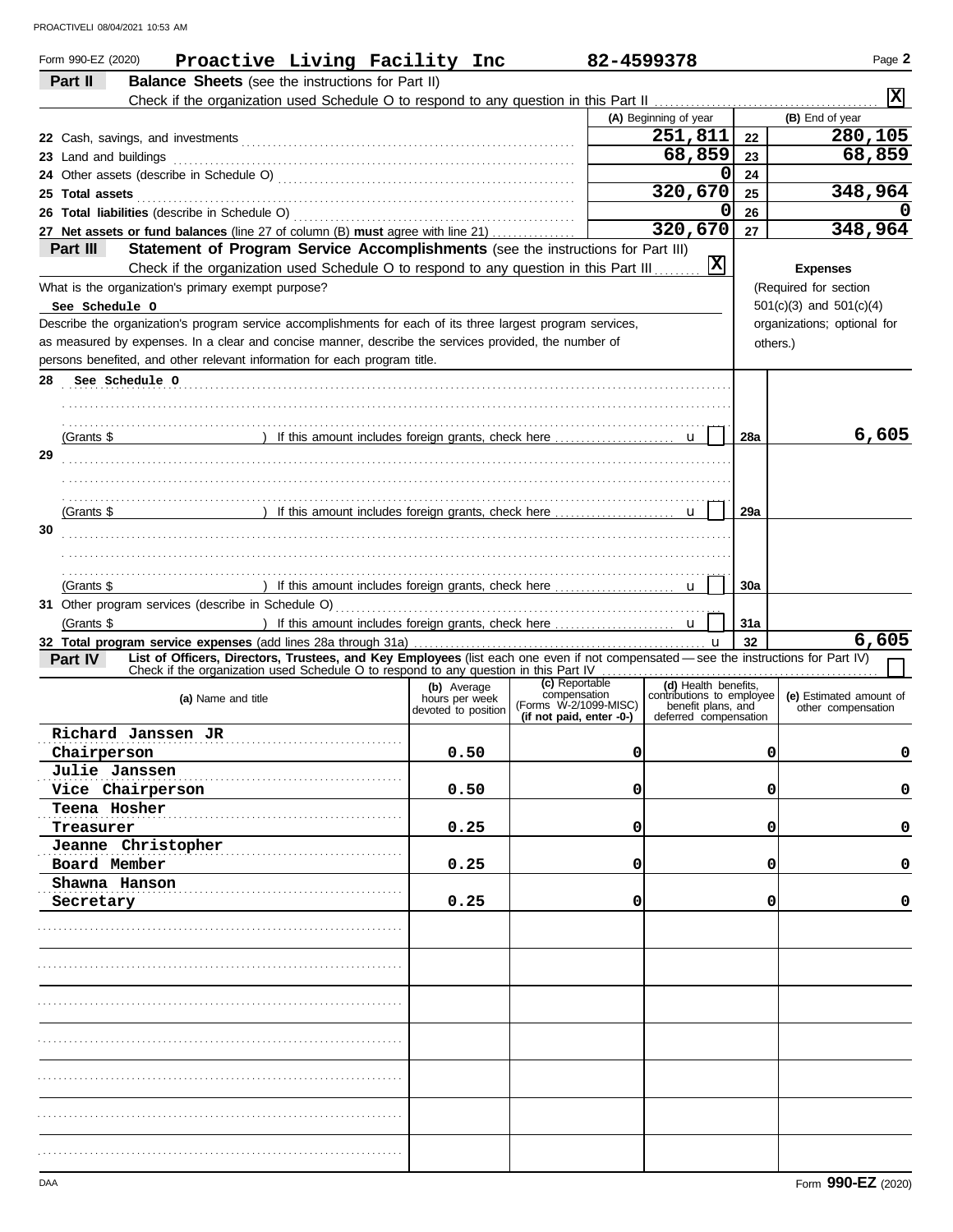|     | Form 990-EZ (2020)        | Proactive Living Facility Inc                                                                                                                                                            |  |   | 82-4599378                                                                                                                                                                                                          |                 |     | Page 3 |
|-----|---------------------------|------------------------------------------------------------------------------------------------------------------------------------------------------------------------------------------|--|---|---------------------------------------------------------------------------------------------------------------------------------------------------------------------------------------------------------------------|-----------------|-----|--------|
|     | Part V                    |                                                                                                                                                                                          |  |   | Other Information (Note the Schedule A and personal benefit contract statement requirements in the<br>instructions for Part V.) Check if the organization used Schedule O to respond to any question in this Part V |                 |     |        |
|     |                           |                                                                                                                                                                                          |  |   |                                                                                                                                                                                                                     |                 | Yes | No     |
| 33  |                           | Did the organization engage in any significant activity not previously reported to the IRS? If "Yes," provide a                                                                          |  |   |                                                                                                                                                                                                                     |                 |     |        |
|     |                           | detailed description of each activity in Schedule O                                                                                                                                      |  |   |                                                                                                                                                                                                                     | 33              |     | X      |
| 34  |                           | Were any significant changes made to the organizing or governing documents? If "Yes," attach a conformed                                                                                 |  |   |                                                                                                                                                                                                                     |                 |     |        |
|     |                           | copy of the amended documents if they reflect a change to the organization's name. Otherwise, explain the                                                                                |  |   |                                                                                                                                                                                                                     |                 |     |        |
|     |                           | change on Schedule O. See instructions                                                                                                                                                   |  |   |                                                                                                                                                                                                                     | 34              |     | X      |
| 35а |                           | Did the organization have unrelated business gross income of \$1,000 or more during the year from business<br>activities (such as those reported on lines 2, 6a, and 7a, among others)?  |  |   |                                                                                                                                                                                                                     | 35a             |     | X      |
| b   |                           | If "Yes" to line 35a, has the organization filed a Form 990-T for the year? If "No," provide an explanation in Schedule O                                                                |  |   |                                                                                                                                                                                                                     | 35 <sub>b</sub> |     |        |
| c   |                           | Was the organization a section $501(c)(4)$ , $501(c)(5)$ , or $501(c)(6)$ organization subject to section $6033(e)$ notice,                                                              |  |   |                                                                                                                                                                                                                     |                 |     |        |
|     |                           | reporting, and proxy tax requirements during the year? If "Yes," complete Schedule C, Part III                                                                                           |  |   |                                                                                                                                                                                                                     | 35c             |     | x      |
| 36  |                           | Did the organization undergo a liquidation, dissolution, termination, or significant disposition of net assets                                                                           |  |   |                                                                                                                                                                                                                     |                 |     |        |
|     |                           | during the year? If "Yes," complete applicable parts of Schedule N                                                                                                                       |  |   |                                                                                                                                                                                                                     | 36              |     | X      |
| 37a |                           | Enter amount of political expenditures, direct or indirect, as described in the instructions $\mathbf{u}$   37a                                                                          |  |   |                                                                                                                                                                                                                     |                 |     |        |
| b   |                           | Did the organization file Form 1120-POL for this year?                                                                                                                                   |  |   |                                                                                                                                                                                                                     | 37b             |     | X      |
| 38a |                           | Did the organization borrow from, or make any loans to, any officer, director, trustee, or key employee; or were                                                                         |  |   |                                                                                                                                                                                                                     |                 |     |        |
|     |                           | any such loans made in a prior year and still outstanding at the end of the tax year covered by this return?                                                                             |  |   |                                                                                                                                                                                                                     | <b>38a</b>      |     | x      |
| b   |                           | If "Yes," complete Schedule L, Part II, and enter the total amount involved                                                                                                              |  |   | 38b                                                                                                                                                                                                                 |                 |     |        |
| 39  |                           | Section 501(c)(7) organizations. Enter:                                                                                                                                                  |  |   |                                                                                                                                                                                                                     |                 |     |        |
| a   |                           | Initiation fees and capital contributions included on line 9                                                                                                                             |  |   | 39a                                                                                                                                                                                                                 |                 |     |        |
| b   |                           | Gross receipts, included on line 9, for public use of club facilities                                                                                                                    |  |   | 39 <sub>b</sub>                                                                                                                                                                                                     |                 |     |        |
| 40a |                           | Section 501(c)(3) organizations. Enter amount of tax imposed on the organization during the year under:                                                                                  |  |   |                                                                                                                                                                                                                     |                 |     |        |
|     |                           | section 4911 <b>u</b> __________________; section 4912 <b>u</b> __________________; section 4955 <b>u</b>                                                                                |  |   |                                                                                                                                                                                                                     |                 |     |        |
| b   |                           | Section 501(c)(3), 501(c)(4), and 501(c)(29) organizations. Did the organization engage in any section 4958                                                                              |  |   |                                                                                                                                                                                                                     |                 |     |        |
|     |                           | excess benefit transaction during the year, or did it engage in an excess benefit transaction in a prior year                                                                            |  |   |                                                                                                                                                                                                                     |                 |     |        |
|     |                           | that has not been reported on any of its prior Forms 990 or 990-EZ? If "Yes," complete Schedule L, Part I                                                                                |  |   |                                                                                                                                                                                                                     | 40 <sub>b</sub> |     | х      |
| c   |                           | Section $501(c)(3)$ , $501(c)(4)$ , and $501(c)(29)$ organizations. Enter amount of tax imposed<br>on organization managers or disqualified persons during the year under sections 4912, |  |   |                                                                                                                                                                                                                     |                 |     |        |
|     | 4955, and 4958            |                                                                                                                                                                                          |  |   | $\mathbf{u}$                                                                                                                                                                                                        |                 |     |        |
|     |                           | <b>d</b> Section 501(c)(3), 501(c)(4), and 501(c)(29) organizations. Enter amount of tax on line                                                                                         |  | . |                                                                                                                                                                                                                     |                 |     |        |
|     |                           | 40c reimbursed by the organization                                                                                                                                                       |  |   | $\mathbf{u}$                                                                                                                                                                                                        |                 |     |        |
| е   |                           | All organizations. At any time during the tax year, was the organization a party to a prohibited tax shelter                                                                             |  |   |                                                                                                                                                                                                                     |                 |     |        |
|     |                           | transaction? If "Yes," complete Form 8886-T                                                                                                                                              |  |   |                                                                                                                                                                                                                     | 40e             |     | x      |
| 41  |                           | List the states with which a copy of this return is filed $\mathbf{u}$ None                                                                                                              |  |   |                                                                                                                                                                                                                     |                 |     |        |
|     |                           | The organization's books are in care of $\mathbf u$ Julie Janssen                                                                                                                        |  |   | Telephone no. u                                                                                                                                                                                                     | 406-676-3949    |     |        |
|     |                           | 45466 N Foothills Road                                                                                                                                                                   |  |   |                                                                                                                                                                                                                     |                 |     |        |
|     | Located at <b>u</b> Ronan |                                                                                                                                                                                          |  |   | $ZIP + 4$ <b>u</b><br>МT                                                                                                                                                                                            | 59864           |     |        |
| b   |                           | At any time during the calendar year, did the organization have an interest in or a signature or other authority over                                                                    |  |   |                                                                                                                                                                                                                     |                 | Yes | No     |
|     |                           |                                                                                                                                                                                          |  |   | a financial account in a foreign country (such as a bank account, securities account, or other financial account)?                                                                                                  | 42 <sub>b</sub> |     | X      |
|     |                           | If "Yes," enter the name of the foreign country $\mathbf u$                                                                                                                              |  |   |                                                                                                                                                                                                                     |                 |     |        |
|     |                           | See the instructions for exceptions and filing requirements for FinCEN Form 114, Report of Foreign Bank and<br>Financial Accounts (FBAR).                                                |  |   |                                                                                                                                                                                                                     |                 |     |        |
| c   |                           |                                                                                                                                                                                          |  |   |                                                                                                                                                                                                                     | 42c             |     | X      |
|     |                           | If "Yes," enter the name of the foreign country <b>u</b>                                                                                                                                 |  |   |                                                                                                                                                                                                                     |                 |     |        |
| 43  |                           |                                                                                                                                                                                          |  |   |                                                                                                                                                                                                                     |                 |     | u l    |
|     |                           |                                                                                                                                                                                          |  |   |                                                                                                                                                                                                                     |                 |     |        |
|     |                           |                                                                                                                                                                                          |  |   |                                                                                                                                                                                                                     |                 | Yes | No     |
| 44a |                           | Did the organization maintain any donor advised funds during the year? If "Yes," Form 990 must be                                                                                        |  |   |                                                                                                                                                                                                                     |                 |     |        |
|     |                           |                                                                                                                                                                                          |  |   |                                                                                                                                                                                                                     | 44a             |     | X      |
| b   |                           | Did the organization operate one or more hospital facilities during the year? If "Yes," Form 990 must be                                                                                 |  |   |                                                                                                                                                                                                                     |                 |     |        |
|     |                           |                                                                                                                                                                                          |  |   |                                                                                                                                                                                                                     | 44b             |     | X      |
| c   |                           |                                                                                                                                                                                          |  |   |                                                                                                                                                                                                                     | 44c             |     | х      |
| d   |                           | If "Yes" to line 44c, has the organization filed a Form 720 to report these payments? If "No," provide an                                                                                |  |   |                                                                                                                                                                                                                     |                 |     |        |
|     |                           |                                                                                                                                                                                          |  |   |                                                                                                                                                                                                                     | 44d             |     |        |
| 45а |                           | Did the organization have a controlled entity within the meaning of section 512(b)(13)?                                                                                                  |  |   |                                                                                                                                                                                                                     | 45а             |     | x      |
| b   |                           | Did the organization receive any payment from or engage in any transaction with a controlled entity within the                                                                           |  |   |                                                                                                                                                                                                                     |                 |     |        |
|     |                           | meaning of section 512(b)(13)? If "Yes," Form 990 and Schedule R may need to be completed instead of                                                                                     |  |   |                                                                                                                                                                                                                     |                 |     |        |
|     |                           |                                                                                                                                                                                          |  |   |                                                                                                                                                                                                                     | 45b             |     | x      |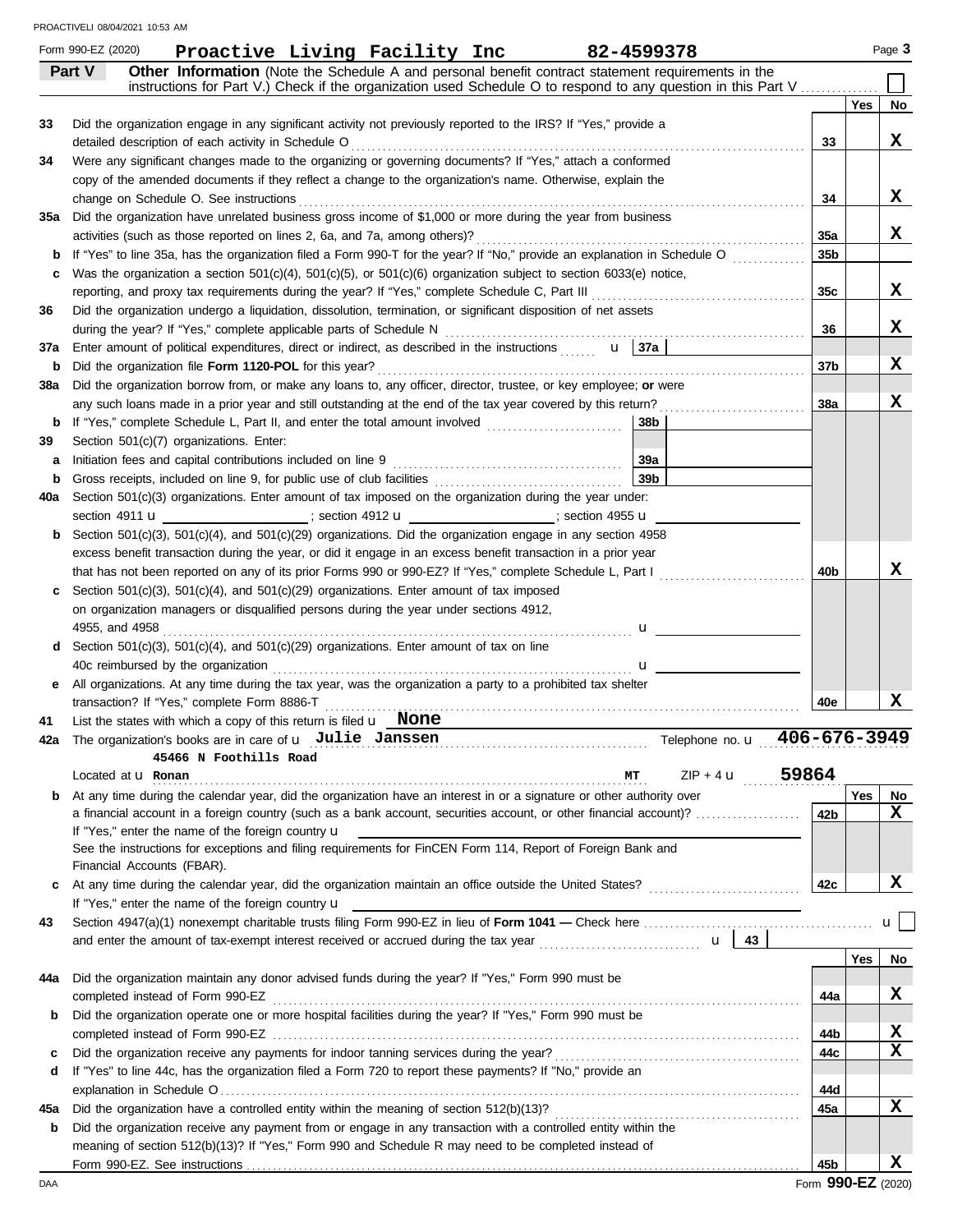|                 |                                                                                                                           | Proactive Living Facility Inc<br>Form 990-EZ (2020)                                                                                                                                                                                                                                                                      |                                                      |  | 82-4599378                                              |                     |                                                                         |                                          |             |                         | Page 4    |
|-----------------|---------------------------------------------------------------------------------------------------------------------------|--------------------------------------------------------------------------------------------------------------------------------------------------------------------------------------------------------------------------------------------------------------------------------------------------------------------------|------------------------------------------------------|--|---------------------------------------------------------|---------------------|-------------------------------------------------------------------------|------------------------------------------|-------------|-------------------------|-----------|
|                 |                                                                                                                           |                                                                                                                                                                                                                                                                                                                          |                                                      |  |                                                         |                     |                                                                         |                                          |             | Yes                     | No        |
| 46              |                                                                                                                           | Did the organization engage, directly or indirectly, in political campaign activities on behalf of or in opposition                                                                                                                                                                                                      |                                                      |  |                                                         |                     |                                                                         |                                          | 46          |                         | x         |
|                 | Part VI                                                                                                                   | Section 501(c)(3) Organizations Only                                                                                                                                                                                                                                                                                     |                                                      |  |                                                         |                     |                                                                         |                                          |             |                         |           |
|                 |                                                                                                                           | All section 501(c)(3) organizations must answer questions 47-49b and 52, and complete the tables for lines                                                                                                                                                                                                               |                                                      |  |                                                         |                     |                                                                         |                                          |             |                         |           |
|                 |                                                                                                                           | 50 and 51.                                                                                                                                                                                                                                                                                                               |                                                      |  |                                                         |                     |                                                                         |                                          |             |                         |           |
|                 |                                                                                                                           |                                                                                                                                                                                                                                                                                                                          |                                                      |  |                                                         |                     |                                                                         |                                          |             |                         |           |
| 47              |                                                                                                                           | Did the organization engage in lobbying activities or have a section 501(h) election in effect during the tax                                                                                                                                                                                                            |                                                      |  |                                                         |                     |                                                                         |                                          |             | Yes                     | No        |
| 48              |                                                                                                                           | year? If "Yes," complete Schedule C, Part II                                                                                                                                                                                                                                                                             |                                                      |  |                                                         |                     |                                                                         |                                          | 47<br>48    |                         | x<br>X    |
| 49a             |                                                                                                                           |                                                                                                                                                                                                                                                                                                                          |                                                      |  |                                                         |                     |                                                                         |                                          | 49a         |                         | X         |
| b               |                                                                                                                           | If "Yes," was the related organization a section 527 organization?                                                                                                                                                                                                                                                       |                                                      |  |                                                         |                     |                                                                         |                                          | 49b         |                         |           |
| 50              |                                                                                                                           | Complete this table for the organization's five highest compensated employees (other than officers, directors, trustees, and key                                                                                                                                                                                         |                                                      |  |                                                         |                     |                                                                         |                                          |             |                         |           |
|                 |                                                                                                                           | employees) who each received more than \$100,000 of compensation from the organization. If there is none, enter "None."                                                                                                                                                                                                  |                                                      |  |                                                         |                     |                                                                         |                                          |             |                         |           |
|                 |                                                                                                                           | (a) Name and title of each employee                                                                                                                                                                                                                                                                                      | (b) Average<br>hours per week<br>devoted to position |  | (c) Reportable<br>compensation<br>(Forms W-2/1099-MISC) |                     | (d) Health benefits,<br>contributions to employee<br>benefit plans, and | (e) Estimated amount of                  |             | other compensation      |           |
| None            |                                                                                                                           |                                                                                                                                                                                                                                                                                                                          |                                                      |  |                                                         |                     | deferred compensation                                                   |                                          |             |                         |           |
|                 |                                                                                                                           |                                                                                                                                                                                                                                                                                                                          |                                                      |  |                                                         |                     |                                                                         |                                          |             |                         |           |
|                 |                                                                                                                           |                                                                                                                                                                                                                                                                                                                          |                                                      |  |                                                         |                     |                                                                         |                                          |             |                         |           |
|                 |                                                                                                                           |                                                                                                                                                                                                                                                                                                                          |                                                      |  |                                                         |                     |                                                                         |                                          |             |                         |           |
|                 |                                                                                                                           |                                                                                                                                                                                                                                                                                                                          |                                                      |  |                                                         |                     |                                                                         |                                          |             |                         |           |
|                 |                                                                                                                           |                                                                                                                                                                                                                                                                                                                          |                                                      |  |                                                         |                     |                                                                         |                                          |             |                         |           |
| f               |                                                                                                                           | Total number of other employees paid over \$100,000                                                                                                                                                                                                                                                                      |                                                      |  |                                                         |                     |                                                                         |                                          |             |                         |           |
| 51              |                                                                                                                           | Complete this table for the organization's five highest compensated independent contractors who each received more than<br>\$100,000 of compensation from the organization. If there is none, enter "None."                                                                                                              |                                                      |  |                                                         |                     |                                                                         |                                          |             |                         |           |
|                 |                                                                                                                           | (a) Name and business address of each independent contractor                                                                                                                                                                                                                                                             |                                                      |  |                                                         | (b) Type of service |                                                                         |                                          |             | (c) Compensation        |           |
| None            |                                                                                                                           |                                                                                                                                                                                                                                                                                                                          |                                                      |  |                                                         |                     |                                                                         |                                          |             |                         |           |
|                 |                                                                                                                           |                                                                                                                                                                                                                                                                                                                          |                                                      |  |                                                         |                     |                                                                         |                                          |             |                         |           |
|                 |                                                                                                                           |                                                                                                                                                                                                                                                                                                                          |                                                      |  |                                                         |                     |                                                                         |                                          |             |                         |           |
|                 |                                                                                                                           |                                                                                                                                                                                                                                                                                                                          |                                                      |  |                                                         |                     |                                                                         |                                          |             |                         |           |
|                 |                                                                                                                           |                                                                                                                                                                                                                                                                                                                          |                                                      |  |                                                         |                     |                                                                         |                                          |             |                         |           |
| d               |                                                                                                                           | Total number of other independent contractors each receiving over \$100,000                                                                                                                                                                                                                                              |                                                      |  |                                                         |                     |                                                                         |                                          |             |                         |           |
| 52              |                                                                                                                           | Did the organization complete Schedule A? Note: All section $501(c)(3)$ organizations must attach a<br>completed Schedule A                                                                                                                                                                                              |                                                      |  |                                                         |                     |                                                                         | x                                        | Yes         |                         | <b>No</b> |
|                 |                                                                                                                           | Under penalties of perjury, I declare that I have examined this return, including accompanying schedules and statements, and to the best of my knowledge and belief, it is<br>true, correct, and complete. Declaration of preparer (other than officer) is based on all information of which preparer has any knowledge. |                                                      |  |                                                         |                     |                                                                         |                                          |             |                         |           |
|                 |                                                                                                                           |                                                                                                                                                                                                                                                                                                                          |                                                      |  |                                                         |                     |                                                                         |                                          |             |                         |           |
| Sign            |                                                                                                                           | Signature of officer                                                                                                                                                                                                                                                                                                     |                                                      |  | Date                                                    |                     |                                                                         |                                          |             |                         |           |
| Here            |                                                                                                                           | Richard<br>Janssen JR<br>Type or print name and title                                                                                                                                                                                                                                                                    |                                                      |  | Chairperson                                             |                     |                                                                         |                                          |             |                         |           |
|                 |                                                                                                                           | Print/Type preparer's name                                                                                                                                                                                                                                                                                               | Preparer's signature                                 |  |                                                         | Date                |                                                                         |                                          | <b>PTIN</b> |                         |           |
| Paid            |                                                                                                                           |                                                                                                                                                                                                                                                                                                                          |                                                      |  |                                                         |                     |                                                                         | Check $ \mathbf{X} $ if<br>self-employed |             |                         |           |
| <b>Preparer</b> |                                                                                                                           | Christian Shaeffer, CPA<br>Mission Accounting PC<br>Firm's name $\}$                                                                                                                                                                                                                                                     | Christian Shaeffer, CPA                              |  |                                                         |                     | 08/04/21<br>Firm's EIN }                                                |                                          |             | P01458458<br>45-3058559 |           |
| Use Only        |                                                                                                                           | 140 Aurora Dr<br>Firm's address $\}$                                                                                                                                                                                                                                                                                     |                                                      |  |                                                         |                     |                                                                         |                                          |             |                         |           |
|                 |                                                                                                                           | Lakeside, MT                                                                                                                                                                                                                                                                                                             | 59922-9707                                           |  |                                                         |                     | Phone no.                                                               |                                          |             |                         |           |
|                 | 406-890-6925<br>$ X $ Yes<br>May the IRS discuss this return with the preparer shown above? See instructions<br><b>No</b> |                                                                                                                                                                                                                                                                                                                          |                                                      |  |                                                         |                     |                                                                         |                                          |             |                         |           |

|  | Form 990-EZ (2020) |  |
|--|--------------------|--|
|--|--------------------|--|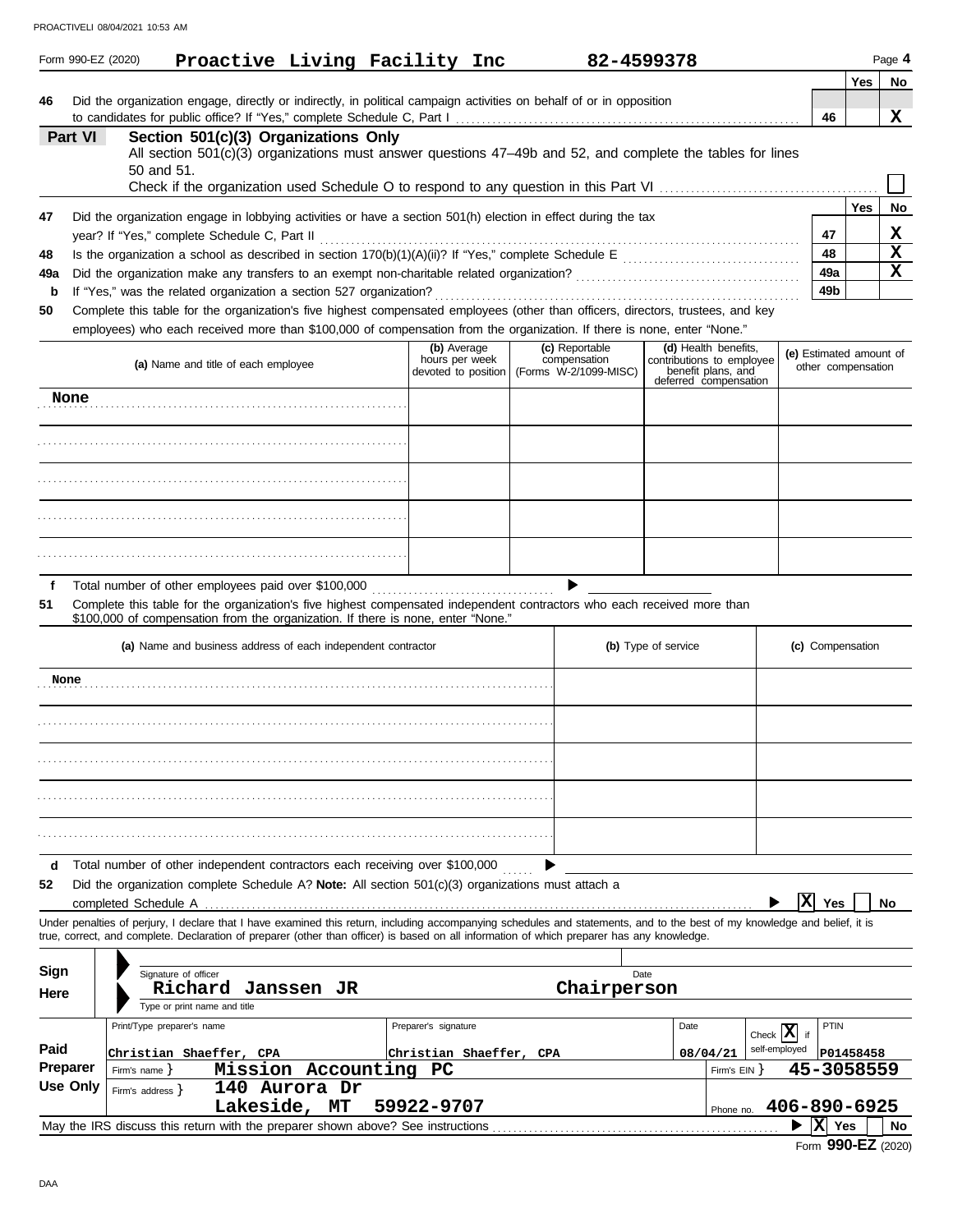| <b>SCHEDULE A</b>                     |                                                            | <b>Public Charity Status and Public Support</b>                                                                                                                                                                                                                 |                                                                                                                          |    |               | OMB No. 1545-0047                    |  |
|---------------------------------------|------------------------------------------------------------|-----------------------------------------------------------------------------------------------------------------------------------------------------------------------------------------------------------------------------------------------------------------|--------------------------------------------------------------------------------------------------------------------------|----|---------------|--------------------------------------|--|
| (Form 990 or 990-EZ)                  |                                                            |                                                                                                                                                                                                                                                                 | Complete if the organization is a section $501(c)(3)$ organization or a section $4947(a)(1)$ nonexempt charitable trust. |    |               |                                      |  |
| Department of the Treasury            |                                                            | La Attach to Form 990 or Form 990-EZ.                                                                                                                                                                                                                           | ZUZU<br>Open to Public                                                                                                   |    |               |                                      |  |
| Internal Revenue Service              |                                                            | <b>u</b> Go to www.irs.gov/Form990 for instructions and the latest information.                                                                                                                                                                                 |                                                                                                                          |    |               | Inspection                           |  |
| Name of the organization              |                                                            |                                                                                                                                                                                                                                                                 |                                                                                                                          |    |               | Employer identification number       |  |
| Part I                                |                                                            | Proactive Living Facility Inc<br>Reason for Public Charity Status. (All organizations must complete this part.) See instructions.                                                                                                                               |                                                                                                                          |    | 82-4599378    |                                      |  |
|                                       |                                                            | The organization is not a private foundation because it is: (For lines 1 through 12, check only one box.)                                                                                                                                                       |                                                                                                                          |    |               |                                      |  |
| 1                                     |                                                            | A church, convention of churches, or association of churches described in section 170(b)(1)(A)(i).                                                                                                                                                              |                                                                                                                          |    |               |                                      |  |
| 2                                     |                                                            | A school described in <b>section 170(b)(1)(A)(ii).</b> (Attach Schedule E (Form 990 or 990-EZ).)                                                                                                                                                                |                                                                                                                          |    |               |                                      |  |
| 3                                     |                                                            | A hospital or a cooperative hospital service organization described in section 170(b)(1)(A)(iii).                                                                                                                                                               |                                                                                                                          |    |               |                                      |  |
| 4                                     |                                                            | A medical research organization operated in conjunction with a hospital described in section 170(b)(1)(A)(iii). Enter the hospital's name,                                                                                                                      |                                                                                                                          |    |               |                                      |  |
| city, and state:                      |                                                            |                                                                                                                                                                                                                                                                 |                                                                                                                          |    |               |                                      |  |
| 5                                     | section 170(b)(1)(A)(iv). (Complete Part II.)              | An organization operated for the benefit of a college or university owned or operated by a governmental unit described in                                                                                                                                       |                                                                                                                          |    |               |                                      |  |
| 6                                     |                                                            | A federal, state, or local government or governmental unit described in section 170(b)(1)(A)(v).                                                                                                                                                                |                                                                                                                          |    |               |                                      |  |
| X<br>7                                |                                                            | An organization that normally receives a substantial part of its support from a governmental unit or from the general public                                                                                                                                    |                                                                                                                          |    |               |                                      |  |
|                                       | described in section 170(b)(1)(A)(vi). (Complete Part II.) |                                                                                                                                                                                                                                                                 |                                                                                                                          |    |               |                                      |  |
| 8                                     |                                                            | A community trust described in section 170(b)(1)(A)(vi). (Complete Part II.)                                                                                                                                                                                    |                                                                                                                          |    |               |                                      |  |
| 9<br>university:                      |                                                            | An agricultural research organization described in section 170(b)(1)(A)(ix) operated in conjunction with a land-grant college<br>or university or a non-land-grant college of agriculture (see instructions). Enter the name, city, and state of the college or |                                                                                                                          |    |               |                                      |  |
| 10                                    |                                                            | An organization that normally receives: (1) more than 33 1/3% of its support from contributions, membership fees, and gross                                                                                                                                     |                                                                                                                          |    |               |                                      |  |
|                                       |                                                            | receipts from activities related to its exempt functions, subject to certain exceptions; and (2) no more than 331/3% of its                                                                                                                                     |                                                                                                                          |    |               |                                      |  |
|                                       |                                                            | support from gross investment income and unrelated business taxable income (less section 511 tax) from businesses<br>acquired by the organization after June 30, 1975. See section 509(a)(2). (Complete Part III.)                                              |                                                                                                                          |    |               |                                      |  |
| 11                                    |                                                            | An organization organized and operated exclusively to test for public safety. See section 509(a)(4).                                                                                                                                                            |                                                                                                                          |    |               |                                      |  |
| 12                                    |                                                            | An organization organized and operated exclusively for the benefit of, to perform the functions of, or to carry out the purposes                                                                                                                                |                                                                                                                          |    |               |                                      |  |
|                                       |                                                            | of one or more publicly supported organizations described in section 509(a)(1) or section 509(a)(2). See section 509(a)(3).                                                                                                                                     |                                                                                                                          |    |               |                                      |  |
|                                       |                                                            | Check the box in lines 12a through 12d that describes the type of supporting organization and complete lines 12e, 12f, and 12g.                                                                                                                                 |                                                                                                                          |    |               |                                      |  |
| a                                     |                                                            | Type I. A supporting organization operated, supervised, or controlled by its supported organization(s), typically by giving<br>the supported organization(s) the power to regularly appoint or elect a majority of the directors or trustees of the             |                                                                                                                          |    |               |                                      |  |
|                                       |                                                            | supporting organization. You must complete Part IV, Sections A and B.                                                                                                                                                                                           |                                                                                                                          |    |               |                                      |  |
| b                                     |                                                            | <b>Type II.</b> A supporting organization supervised or controlled in connection with its supported organization(s), by having                                                                                                                                  |                                                                                                                          |    |               |                                      |  |
|                                       |                                                            | control or management of the supporting organization vested in the same persons that control or manage the supported                                                                                                                                            |                                                                                                                          |    |               |                                      |  |
| c                                     |                                                            | organization(s). You must complete Part IV, Sections A and C.<br>Type III functionally integrated. A supporting organization operated in connection with, and functionally integrated with,                                                                     |                                                                                                                          |    |               |                                      |  |
|                                       |                                                            | its supported organization(s) (see instructions). You must complete Part IV, Sections A, D, and E.                                                                                                                                                              |                                                                                                                          |    |               |                                      |  |
| d                                     |                                                            | Type III non-functionally integrated. A supporting organization operated in connection with its supported organization(s)                                                                                                                                       |                                                                                                                          |    |               |                                      |  |
|                                       |                                                            | that is not functionally integrated. The organization generally must satisfy a distribution requirement and an attentiveness<br>requirement (see instructions). You must complete Part IV, Sections A and D, and Part V.                                        |                                                                                                                          |    |               |                                      |  |
| е                                     |                                                            | Check this box if the organization received a written determination from the IRS that it is a Type I, Type II, Type III                                                                                                                                         |                                                                                                                          |    |               |                                      |  |
|                                       |                                                            | functionally integrated, or Type III non-functionally integrated supporting organization.                                                                                                                                                                       |                                                                                                                          |    |               |                                      |  |
| f                                     | Enter the number of supported organizations                |                                                                                                                                                                                                                                                                 |                                                                                                                          |    |               |                                      |  |
| g                                     |                                                            | Provide the following information about the supported organization(s).                                                                                                                                                                                          |                                                                                                                          |    |               |                                      |  |
| (i) Name of supported<br>organization | $(ii)$ EIN                                                 | (iii) Type of organization<br>(described on lines 1-10                                                                                                                                                                                                          | (iv) Is the organization<br>(v) Amount of monetary<br>listed in your governing                                           |    | support (see  | (vi) Amount of<br>other support (see |  |
|                                       |                                                            | above (see instructions))                                                                                                                                                                                                                                       | document?                                                                                                                |    | instructions) | instructions)                        |  |
|                                       |                                                            |                                                                                                                                                                                                                                                                 | Yes                                                                                                                      | No |               |                                      |  |
| (A)                                   |                                                            |                                                                                                                                                                                                                                                                 |                                                                                                                          |    |               |                                      |  |
| (B)                                   |                                                            |                                                                                                                                                                                                                                                                 |                                                                                                                          |    |               |                                      |  |
| (C)                                   |                                                            |                                                                                                                                                                                                                                                                 |                                                                                                                          |    |               |                                      |  |
| (D)                                   |                                                            |                                                                                                                                                                                                                                                                 |                                                                                                                          |    |               |                                      |  |
| (E)                                   |                                                            |                                                                                                                                                                                                                                                                 |                                                                                                                          |    |               |                                      |  |
|                                       |                                                            |                                                                                                                                                                                                                                                                 |                                                                                                                          |    |               |                                      |  |
| <b>Total</b>                          |                                                            |                                                                                                                                                                                                                                                                 |                                                                                                                          |    |               |                                      |  |

**For Paperwork Reduction Act Notice, see the Instructions for Form 990 or 990-EZ.**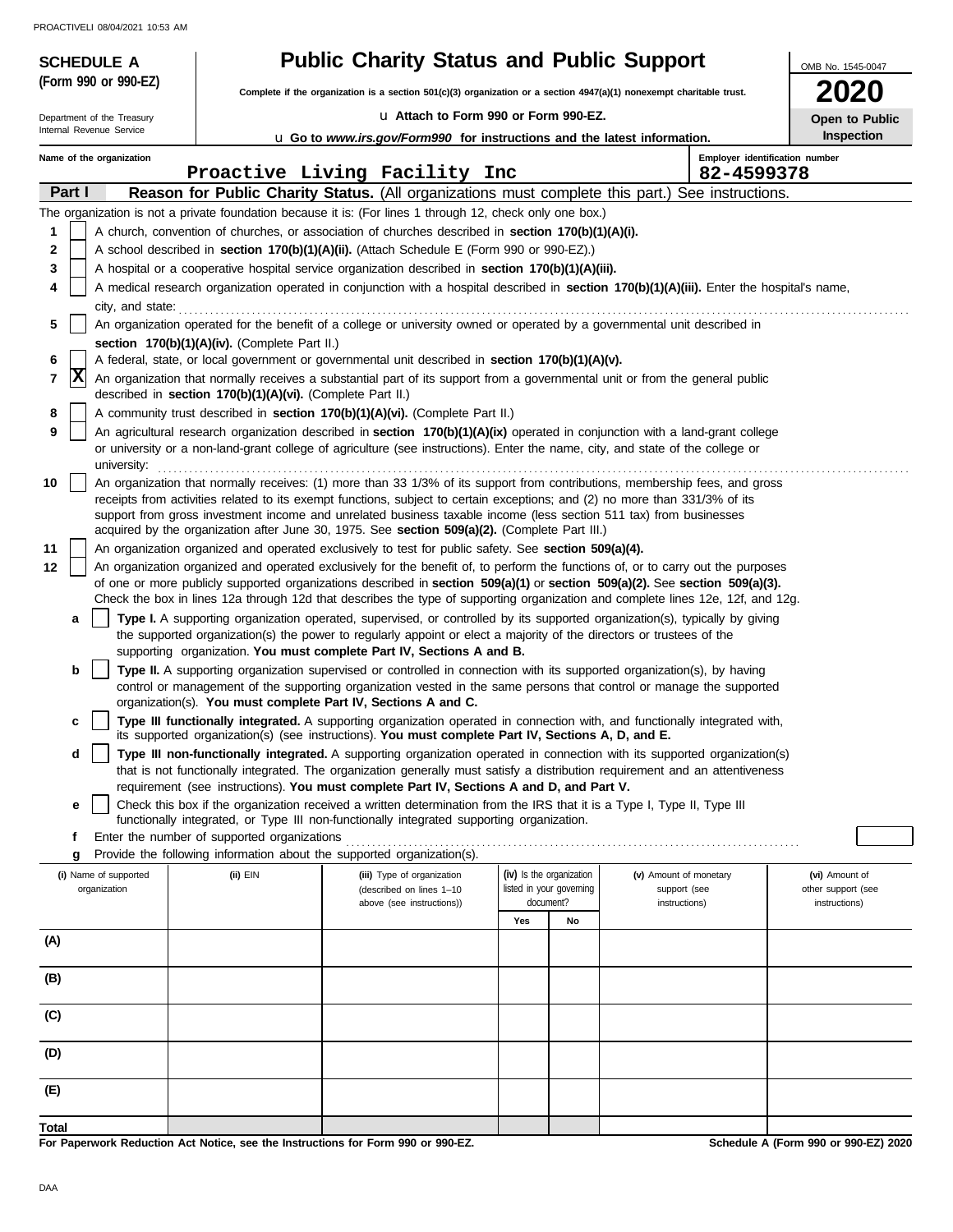### Schedule A (Form 990 or 990-EZ) 2020 Page **2 Proactive Living Facility Inc 82-4599378 Part II Support Schedule for Organizations Described in Sections 170(b)(1)(A)(iv) and 170(b)(1)(A)(vi)** (Complete only if you checked the box on line 5, 7, or 8 of Part I or if the organization failed to qualify under Part III. If the organization fails to qualify under the tests listed below, please complete Part III.) **Section A. Public Support Calendar year (or fiscal year beginning in) (f)** Total u **(a)** 2016 **(b)** 2017 **(c)** 2018 **(d)** 2019 **(e)** 2020 Gifts, grants, contributions, and **1** membership fees received. (Do not **289,834 45,322 32,944 368,100** include any "unusual grants.") .......... **2** Tax revenues levied for the organization's benefit and either paid to or expended on its behalf ............ **3** The value of services or facilities furnished by a governmental unit to the organization without charge ............. **4 Total.** Add lines 1 through 3 **289,834 45,322 32,944 368,100 5** The portion of total contributions by each person (other than a governmental unit or publicly supported organization) included on line 1 that exceeds 2% of the amount **206,828** shown on line 11, column (f)  $\ldots$ Public support. Subtract line 5 from line 4. **6 161,272 Section B. Total Support** Calendar year (or fiscal year beginning in)  $\bf{u}$  (a) 2016 | (b) 2017 | (c) 2018 | (d) 2019 | (e) 2020 | (f) Total u **(b)** 2017 **(c)** 2018 **(d)** 2019 **(e)** 2020 **(a)** 2016 **7** Amounts from line 4 . . . . . . . . . . . . . . . . . . . . . **289,834 45,322 32,944 368,100** Gross income from interest, dividends, **8** payments received on securities loans, rents, royalties, and income from similar sources . . . . . . . . . . . . . . . . . . . . . . . . . . **9** Net income from unrelated business activities, whether or not the business **2,485 2,485** is regularly carried on ................... Other income. Do not include gain or **10** loss from the sale of capital assets (Explain in Part VI.) . . . . . . . . . . . . . . . . . . . . . **Total support.** Add lines 7 through 10 **370,585 11 12 12 2,634** Gross receipts from related activities, etc. (see instructions) . . . . . . . . . . . . . . . . . . . . . . . . . . . . . . . . . . . . . . . . . . . . . . . . . . . . . . . . . . . . . . . . . . . . . **13 First 5 years.** If the Form 990 is for the organization's first, second, third, fourth, or fifth tax year as a section 501(c)(3) organization, check this box and stop here  $\blacktriangleright$ **Section C. Computation of Public Support Percentage 14** Public support percentage for 2020 (line 6, column (f) divided by line 11, column (f)) . . . . . . . . . . . . . . . . . . . . . . . . . . . . . . . . . . . . . . . . . . . . **14** % **43.52 15** Public support percentage from 2019 Schedule A, Part II, line 14 . . . . . . . . . . . . . . . . . . . . . . . . . . . . . . . . . . . . . . . . . . . . . . . . . . . . . . . . . . . . . . . . **15** % **38.32 16a 33 1/3% support test—2020.** If the organization did not check the box on line 13, and line 14 is 33 1/3% or more, check this box and **stop here.** The organization qualifies as a publicly supported organization . . . . . . . . . . . . . . . . . . . . . . . . . . . . . . . . . . . . . . . . . . . . . . . . . . . . . . . . . . . . . . . . . **X b 33 1/3% support test—2019.** If the organization did not check a box on line 13 or 16a, and line 15 is 33 1/3% or more, check this box and **stop here.** The organization qualifies as a publicly supported organization . . . . . . . . . . . . . . . . . . . . . . . . . . . . . . . . . . . . . . . . . . . . . . . . . . . . . . . . . . . . **17a 10%-facts-and-circumstances test—2020.** If the organization did not check a box on line 13, 16a, or 16b, and line 14 is 10% or more, and if the organization meets the "facts-and-circumstances" test, check this box and **stop here.** Explain in Part VI how the organization meets the "facts-and-circumstances" test. The organization qualifies as a publicly supported organization . . . . . . . . . . . . . . . . . . . . . . . . . . . . . . . . . . . . . . . . . . . . . . . . . . . . . . . . . . . . . . . . . . . . . . . . . . . . . . . . . . . . . . . . . . . . . . . . . . . . . . . . . . . . . . . . . . . . . . . . . . . . . . . . . . . . . . . . . . . **b 10%-facts-and-circumstances test—2019.** If the organization did not check a box on line 13, 16a, 16b, or 17a, and line 15 is 10% or more, and if the organization meets the "facts-and-circumstances" test, check this box and **stop here.** Explain in Part VI how the organization meets the "facts-and-circumstances" test. The organization qualifies as a publicly supported organization contains a contained a series of the contained and contained a series of the containing of the containing of the containing of the containing of the containing of the containing of the containing of the contai

**18 Private foundation.** If the organization did not check a box on line 13, 16a, 16b, 17a, or 17b, check this box and see

**Schedule A (Form 990 or 990-EZ) 2020** instructions<br>
<sub>contr</sub>ettions<br>
and the contract of the contract of the contract of the contract of the contract of the contract of the contract of the contract of the contract of the contract of the contract of the contract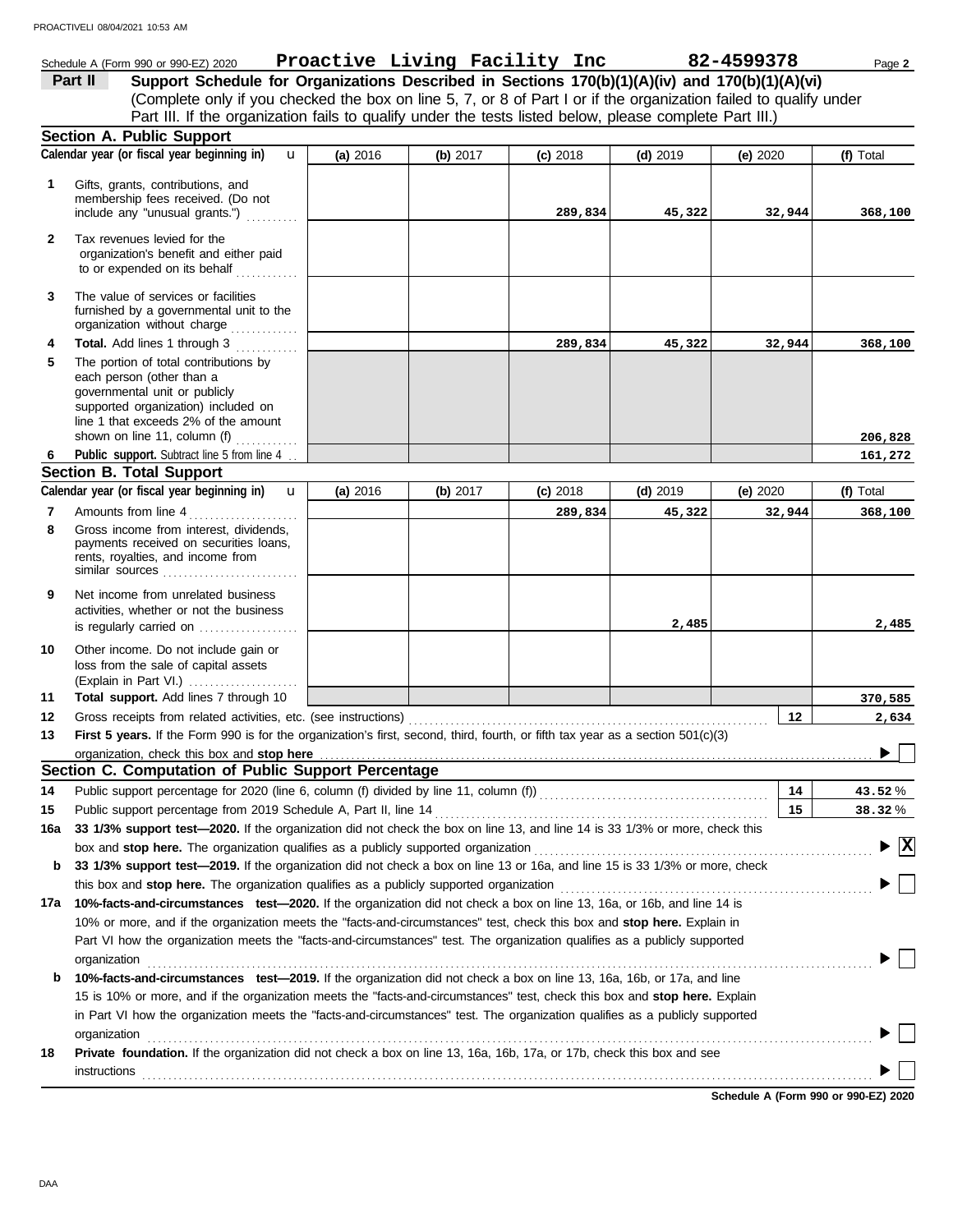# Schedule A (Form 990 or 990-EZ) 2020 Page **3 Proactive Living Facility Inc 82-4599378**

**Part III Support Schedule for Organizations Described in Section 509(a)(2)** (Complete only if you checked the box on line 10 of Part I or if the organization failed to qualify under Part II. If the organization fails to qualify under the tests listed below, please complete Part II.)

|     | <b>Section A. Public Support</b>                                                                                                                                                  |          |            |            |            |          |                |
|-----|-----------------------------------------------------------------------------------------------------------------------------------------------------------------------------------|----------|------------|------------|------------|----------|----------------|
|     | Calendar year (or fiscal year beginning in)<br>u                                                                                                                                  | (a) 2016 | (b) $2017$ | $(c)$ 2018 | $(d)$ 2019 | (e) 2020 | (f) Total      |
| 1   | Gifts, grants, contributions, and membership fees<br>received. (Do not include any "unusual grants.")                                                                             |          |            |            |            |          |                |
| 2   | Gross receipts from admissions, merchandise<br>sold or services performed, or facilities<br>furnished in any activity that is related to the<br>organization's fax-exempt purpose |          |            |            |            |          |                |
| 3   | Gross receipts from activities that are not an<br>unrelated trade or business under section 513                                                                                   |          |            |            |            |          |                |
| 4   | Tax revenues levied for the<br>organization's benefit and either paid<br>to or expended on its behalf<br>.                                                                        |          |            |            |            |          |                |
| 5   | The value of services or facilities<br>furnished by a governmental unit to the<br>organization without charge                                                                     |          |            |            |            |          |                |
| 6   | Total. Add lines 1 through 5                                                                                                                                                      |          |            |            |            |          |                |
| 7a  | Amounts included on lines 1, 2, and 3<br>received from disqualified persons                                                                                                       |          |            |            |            |          |                |
| b   | Amounts included on lines 2 and 3<br>received from other than disqualified<br>persons that exceed the greater of \$5,000<br>or 1% of the amount on line 13 for the year $\ldots$  |          |            |            |            |          |                |
| c   | Add lines 7a and 7b                                                                                                                                                               |          |            |            |            |          |                |
| 8   | Public support. (Subtract line 7c from<br>line $6.$ )                                                                                                                             |          |            |            |            |          |                |
|     | <b>Section B. Total Support</b>                                                                                                                                                   |          |            |            |            |          |                |
|     | Calendar year (or fiscal year beginning in)<br>$\mathbf{u}$                                                                                                                       | (a) 2016 | (b) 2017   | $(c)$ 2018 | $(d)$ 2019 | (e) 2020 | (f) Total      |
| 9   | Amounts from line 6                                                                                                                                                               |          |            |            |            |          |                |
|     |                                                                                                                                                                                   |          |            |            |            |          |                |
| 10a | Gross income from interest, dividends,<br>payments received on securities loans, rents,<br>royalties, and income from similar sources                                             |          |            |            |            |          |                |
| b   | Unrelated business taxable income (less<br>section 511 taxes) from businesses<br>acquired after June 30, 1975                                                                     |          |            |            |            |          |                |
| c   | Add lines 10a and 10b $\ldots$ $\ldots$ $\ldots$                                                                                                                                  |          |            |            |            |          |                |
| 11  | Net income from unrelated business<br>activities not included in line 10b, whether<br>or not the business is regularly carried on                                                 |          |            |            |            |          |                |
| 12  | Other income. Do not include gain or<br>loss from the sale of capital assets<br>(Explain in Part VI.)<br>.                                                                        |          |            |            |            |          |                |
| 13  | Total support. (Add lines 9, 10c, 11,                                                                                                                                             |          |            |            |            |          |                |
|     | and $12.$ )                                                                                                                                                                       |          |            |            |            |          |                |
| 14  | First 5 years. If the Form 990 is for the organization's first, second, third, fourth, or fifth tax year as a section 501(c)(3)                                                   |          |            |            |            |          |                |
|     | organization, check this box and stop here                                                                                                                                        |          |            |            |            |          |                |
|     | Section C. Computation of Public Support Percentage                                                                                                                               |          |            |            |            | 15       |                |
| 15  |                                                                                                                                                                                   |          |            |            |            |          | %              |
| 16  | Section D. Computation of Investment Income Percentage                                                                                                                            |          |            |            |            | 16       | %              |
| 17  | Investment income percentage for 2020 (line 10c, column (f), divided by line 13, column (f)) [[[[[[[[[[[[[[[[[                                                                    |          |            |            |            | 17       | %              |
| 18  | Investment income percentage from 2019 Schedule A, Part III, line 17                                                                                                              |          |            |            |            | 18       | %              |
| 19a | 33 1/3% support tests-2020. If the organization did not check the box on line 14, and line 15 is more than 33 1/3%, and line                                                      |          |            |            |            |          |                |
|     | 17 is not more than 33 1/3%, check this box and <b>stop here.</b> The organization qualifies as a publicly supported organization <i>marrorrorrorrorrorrorror</i>                 |          |            |            |            |          | $\mathbb{R}^n$ |
| b   | 33 1/3% support tests-2019. If the organization did not check a box on line 14 or line 19a, and line 16 is more than 33 1/3%, and                                                 |          |            |            |            |          |                |
|     |                                                                                                                                                                                   |          |            |            |            |          |                |
| 20  |                                                                                                                                                                                   |          |            |            |            |          |                |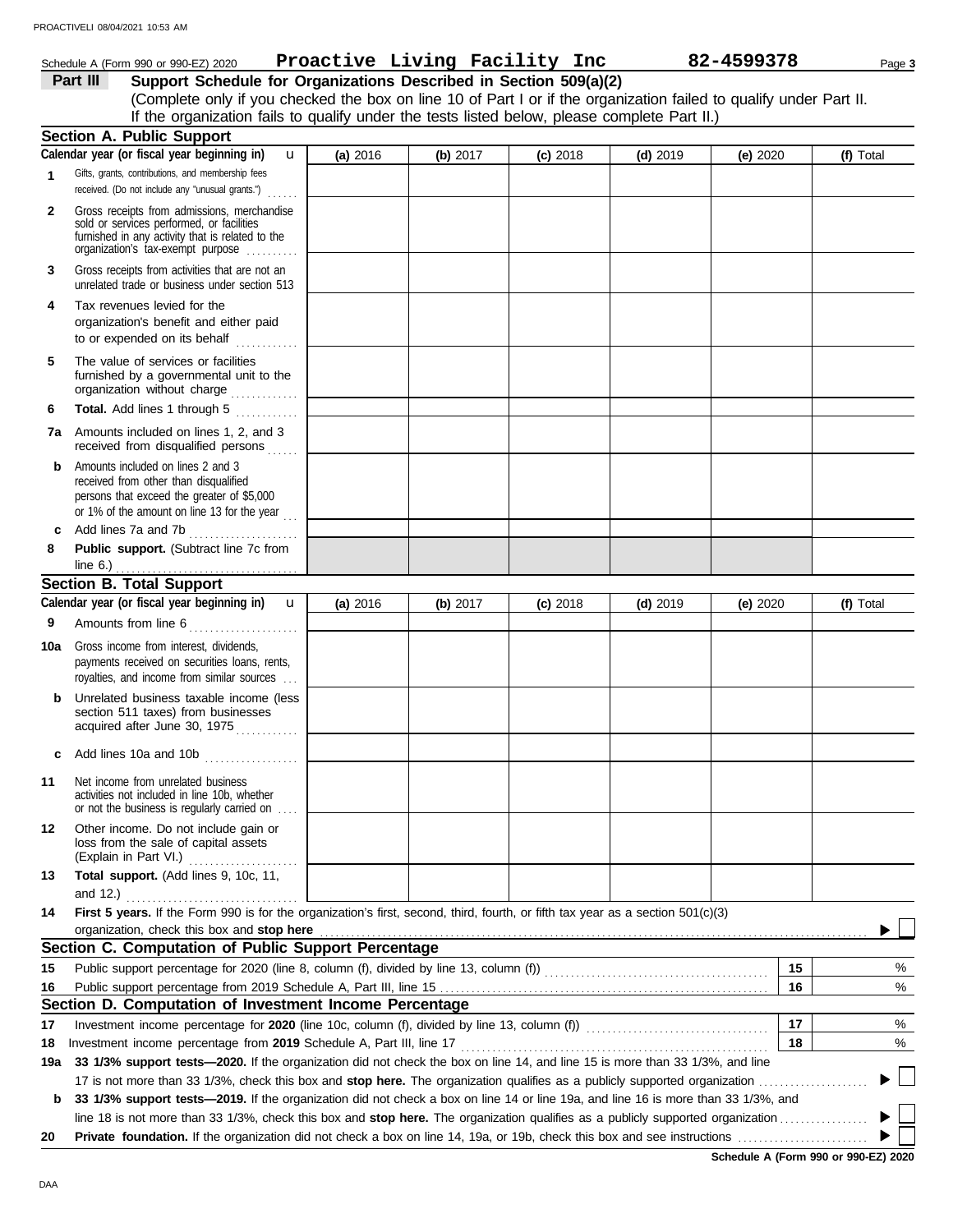|              | Proactive Living Facility Inc<br>Schedule A (Form 990 or 990-EZ) 2020                                               | 82-4599378      |     | Page 4 |
|--------------|---------------------------------------------------------------------------------------------------------------------|-----------------|-----|--------|
|              | Part IV<br><b>Supporting Organizations</b>                                                                          |                 |     |        |
|              | (Complete only if you checked a box in line 12 on Part I. If you checked box 12a, Part I, complete Sections A       |                 |     |        |
|              | and B. If you checked box 12b, Part I, complete Sections A and C. If you checked box 12c, Part I, complete          |                 |     |        |
|              | Sections A, D, and E. If you checked box 12d, Part I, complete Sections A and D, and complete Part V.)              |                 |     |        |
|              | <b>Section A. All Supporting Organizations</b>                                                                      |                 |     |        |
|              |                                                                                                                     |                 | Yes | No     |
| 1            | Are all of the organization's supported organizations listed by name in the organization's governing                |                 |     |        |
|              | documents? If "No," describe in Part VI how the supported organizations are designated. If designated by            |                 |     |        |
|              | class or purpose, describe the designation. If historic and continuing relationship, explain.                       | 1               |     |        |
| $\mathbf{2}$ | Did the organization have any supported organization that does not have an IRS determination of status              |                 |     |        |
|              | under section 509(a)(1) or (2)? If "Yes," explain in Part VI how the organization determined that the supported     |                 |     |        |
|              | organization was described in section $509(a)(1)$ or (2).                                                           | $\mathbf{2}$    |     |        |
| За           | Did the organization have a supported organization described in section $501(c)(4)$ , (5), or (6)? If "Yes," answer |                 |     |        |
|              | lines 3b and 3c below.                                                                                              | За              |     |        |
| b            | Did the organization confirm that each supported organization qualified under section $501(c)(4)$ , (5), or (6) and |                 |     |        |
|              | satisfied the public support tests under section 509(a)(2)? If "Yes," describe in Part VI when and how the          |                 |     |        |
|              | organization made the determination.                                                                                | 3b              |     |        |
| c            | Did the organization ensure that all support to such organizations was used exclusively for section $170(c)(2)(B)$  |                 |     |        |
|              | purposes? If "Yes," explain in Part VI what controls the organization put in place to ensure such use.              | 3c              |     |        |
| 4a           | Was any supported organization not organized in the United States ("foreign supported organization")? If            |                 |     |        |
|              | "Yes," and if you checked 12a or 12b in Part I, answer (b) and (c) below.                                           | 4a              |     |        |
| b            | Did the organization have ultimate control and discretion in deciding whether to make grants to the foreign         |                 |     |        |
|              | supported organization? If "Yes," describe in Part VI how the organization had such control and discretion          |                 |     |        |
|              | despite being controlled or supervised by or in connection with its supported organizations.                        | 4b              |     |        |
| c            | Did the organization support any foreign supported organization that does not have an IRS determination             |                 |     |        |
|              | under sections $501(c)(3)$ and $509(a)(1)$ or (2)? If "Yes," explain in Part VI what controls the organization used |                 |     |        |
|              | to ensure that all support to the foreign supported organization was used exclusively for section $170(c)(2)(B)$    |                 |     |        |
|              | purposes.                                                                                                           | 4c              |     |        |
| 5a           | Did the organization add, substitute, or remove any supported organizations during the tax year? If "Yes,"          |                 |     |        |
|              | answer lines 5b and 5c below (if applicable). Also, provide detail in Part VI, including (i) the names and EIN      |                 |     |        |
|              | numbers of the supported organizations added, substituted, or removed; (ii) the reasons for each such action;       |                 |     |        |
|              | (iii) the authority under the organization's organizing document authorizing such action; and (iv) how the action   |                 |     |        |
|              | was accomplished (such as by amendment to the organizing document).                                                 | 5а              |     |        |
| b            | Type I or Type II only. Was any added or substituted supported organization part of a class already                 |                 |     |        |
|              | designated in the organization's organizing document?                                                               | 5b              |     |        |
| с            | Substitutions only. Was the substitution the result of an event beyond the organization's control?                  | 5c              |     |        |
| 6            | Did the organization provide support (whether in the form of grants or the provision of services or facilities) to  |                 |     |        |
|              | anyone other than (i) its supported organizations, (ii) individuals that are part of the charitable class benefited |                 |     |        |
|              | by one or more of its supported organizations, or (iii) other supporting organizations that also support or         |                 |     |        |
|              | benefit one or more of the filing organization's supported organizations? If "Yes," provide detail in Part VI.      | 6               |     |        |
| 7            | Did the organization provide a grant, loan, compensation, or other similar payment to a substantial contributor     |                 |     |        |
|              | (as defined in section 4958(c)(3)(C)), a family member of a substantial contributor, or a 35% controlled entity     |                 |     |        |
|              | with regard to a substantial contributor? If "Yes," complete Part I of Schedule L (Form 990 or 990-EZ).             | 7               |     |        |
| 8            | Did the organization make a loan to a disqualified person (as defined in section 4958) not described in line 7?     |                 |     |        |
|              | If "Yes," complete Part I of Schedule L (Form 990 or 990-EZ).                                                       | 8               |     |        |
| 9а           | Was the organization controlled directly or indirectly at any time during the tax year by one or more               |                 |     |        |
|              | disqualified persons, as defined in section 4946 (other than foundation managers and organizations                  |                 |     |        |
|              | described in section 509(a)(1) or (2))? If "Yes," provide detail in Part VI.                                        | 9а              |     |        |
| b            | Did one or more disqualified persons (as defined in line 9a) hold a controlling interest in any entity in which     |                 |     |        |
|              | the supporting organization had an interest? If "Yes," provide detail in Part VI.                                   | 9b              |     |        |
| c            | Did a disqualified person (as defined in line 9a) have an ownership interest in, or derive any personal benefit     |                 |     |        |
|              | from, assets in which the supporting organization also had an interest? If "Yes," provide detail in Part VI.        | 9c              |     |        |
| 10a          | Was the organization subject to the excess business holdings rules of section 4943 because of section               |                 |     |        |
|              | 4943(f) (regarding certain Type II supporting organizations, and all Type III non-functionally integrated           |                 |     |        |
|              | supporting organizations)? If "Yes," answer line 10b below.                                                         | 10a             |     |        |
| b            | Did the organization have any excess business holdings in the tax year? (Use Schedule C, Form 4720, to              |                 |     |        |
|              | determine whether the organization had excess business holdings.)                                                   | 10 <sub>b</sub> |     |        |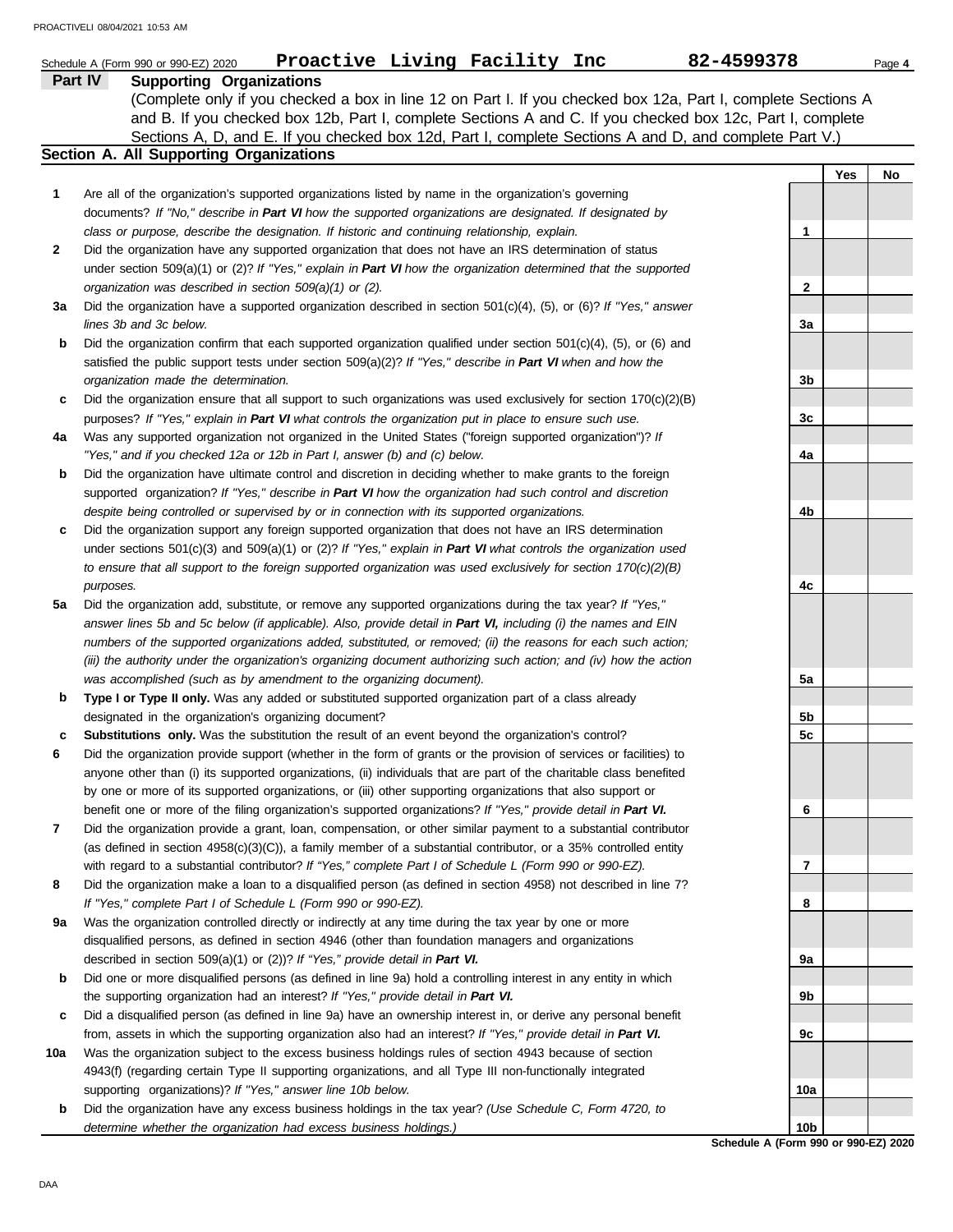|    | Proactive Living Facility Inc<br>82-4599378<br>Schedule A (Form 990 or 990-EZ) 2020                                                                                                                       |             |     | Page 5 |
|----|-----------------------------------------------------------------------------------------------------------------------------------------------------------------------------------------------------------|-------------|-----|--------|
|    | Part IV<br><b>Supporting Organizations (continued)</b>                                                                                                                                                    |             |     |        |
|    |                                                                                                                                                                                                           |             | Yes | No     |
| 11 | Has the organization accepted a gift or contribution from any of the following persons?<br>A person who directly or indirectly controls, either alone or together with persons described in lines 11b and |             |     |        |
| а  |                                                                                                                                                                                                           | 11a         |     |        |
|    | 11c below, the governing body of a supported organization?                                                                                                                                                |             |     |        |
| b  | A family member of a person described in line 11a above?                                                                                                                                                  | 11b         |     |        |
| c  | A 35% controlled entity of a person described in line 11a or 11b above? If "Yes" to line 11a, 11b, or 11c, provide                                                                                        |             |     |        |
|    | detail in Part VI.<br>Section B. Type I Supporting Organizations                                                                                                                                          | 11c         |     |        |
|    |                                                                                                                                                                                                           |             | Yes | No     |
| 1  | Did the governing body, members of the governing body, officers acting in their official capacity, or membership of one or                                                                                |             |     |        |
|    | more supported organizations have the power to regularly appoint or elect at least a majority of the organization's officers,                                                                             |             |     |        |
|    | directors, or trustees at all times during the tax year? If "No," describe in Part VI how the supported organization(s)                                                                                   |             |     |        |
|    | effectively operated, supervised, or controlled the organization's activities. If the organization had more than one supported                                                                            |             |     |        |
|    | organization, describe how the powers to appoint and/or remove officers, directors, or trustees were allocated among the                                                                                  |             |     |        |
|    | supported organizations and what conditions or restrictions, if any, applied to such powers during the tax year.                                                                                          | 1           |     |        |
| 2  | Did the organization operate for the benefit of any supported organization other than the supported                                                                                                       |             |     |        |
|    | organization(s) that operated, supervised, or controlled the supporting organization? If "Yes," explain in Part                                                                                           |             |     |        |
|    | VI how providing such benefit carried out the purposes of the supported organization(s) that operated,                                                                                                    |             |     |        |
|    | supervised, or controlled the supporting organization.                                                                                                                                                    | $\mathbf 2$ |     |        |
|    | Section C. Type II Supporting Organizations                                                                                                                                                               |             |     |        |
|    |                                                                                                                                                                                                           |             | Yes | No     |
| 1  | Were a majority of the organization's directors or trustees during the tax year also a majority of the directors                                                                                          |             |     |        |
|    | or trustees of each of the organization's supported organization(s)? If "No," describe in Part VI how control                                                                                             |             |     |        |
|    | or management of the supporting organization was vested in the same persons that controlled or managed                                                                                                    |             |     |        |
|    | the supported organization(s).                                                                                                                                                                            | 1           |     |        |
|    | Section D. All Type III Supporting Organizations                                                                                                                                                          |             |     |        |
|    |                                                                                                                                                                                                           |             | Yes | No     |
| 1  | Did the organization provide to each of its supported organizations, by the last day of the fifth month of the                                                                                            |             |     |        |
|    | organization's tax year, (i) a written notice describing the type and amount of support provided during the prior tax                                                                                     |             |     |        |
|    | year, (ii) a copy of the Form 990 that was most recently filed as of the date of notification, and (iii) copies of the                                                                                    |             |     |        |
|    | organization's governing documents in effect on the date of notification, to the extent not previously provided?                                                                                          | 1           |     |        |
|    | Were any of the organization's officers, directors, or trustees either (i) appointed or elected by the supported                                                                                          |             |     |        |
|    | organization(s) or (ii) serving on the governing body of a supported organization? If "No," explain in Part VI how                                                                                        |             |     |        |
|    | the organization maintained a close and continuous working relationship with the supported organization(s).                                                                                               | 2           |     |        |
| 3  | By reason of the relationship described in line 2, above, did the organization's supported organizations have                                                                                             |             |     |        |
|    | a significant voice in the organization's investment policies and in directing the use of the organization's                                                                                              |             |     |        |
|    | income or assets at all times during the tax year? If "Yes," describe in Part VI the role the organization's                                                                                              |             |     |        |
|    | supported organizations played in this regard.                                                                                                                                                            | 3           |     |        |
|    | Section E. Type III Functionally-Integrated Supporting Organizations                                                                                                                                      |             |     |        |
| 1  | Check the box next to the method that the organization used to satisfy the Integral Part Test during the year (see instructions).                                                                         |             |     |        |
| а  | The organization satisfied the Activities Test. Complete line 2 below.                                                                                                                                    |             |     |        |
| b  | The organization is the parent of each of its supported organizations. Complete line 3 below.                                                                                                             |             |     |        |
| c  | The organization supported a governmental entity. Describe in Part VI how you supported a governmental entity (see instructions).                                                                         |             |     |        |
| 2  | Activities Test. Answer lines 2a and 2b below.                                                                                                                                                            |             | Yes | No     |
| а  | Did substantially all of the organization's activities during the tax year directly further the exempt purposes of                                                                                        |             |     |        |
|    | the supported organization(s) to which the organization was responsive? If "Yes," then in Part VI identify                                                                                                |             |     |        |

- **b** Did the activities described in line 2a, above, constitute activities that, but for the organization's involvement, *those supported organizations and explain how these activities directly furthered their exempt purposes, how the organization was responsive to those supported organizations, and how the organization determined that these activities constituted substantially all of its activities.* one or more of the organization's supported organization(s) would have been engaged in? If "Yes," explain in *Part VI the reasons for the organization's position that its supported organization(s) would have engaged in*
- **3** Parent of Supported Organizations. *Answer lines 3a and 3b below.*

*these activities but for the organization's involvement.*

- **a** Did the organization have the power to regularly appoint or elect a majority of the officers, directors, or trustees of each of the supported organizations? *If "Yes" or "No," provide details in Part VI.*
- **b** Did the organization exercise a substantial degree of direction over the policies, programs, and activities of each of its supported organizations? *If "Yes," describe in Part VI the role played by the organization in this regard.*

DAA **Schedule A (Form 990 or 990-EZ) 2020 3b**

**2a**

**2b**

**3a**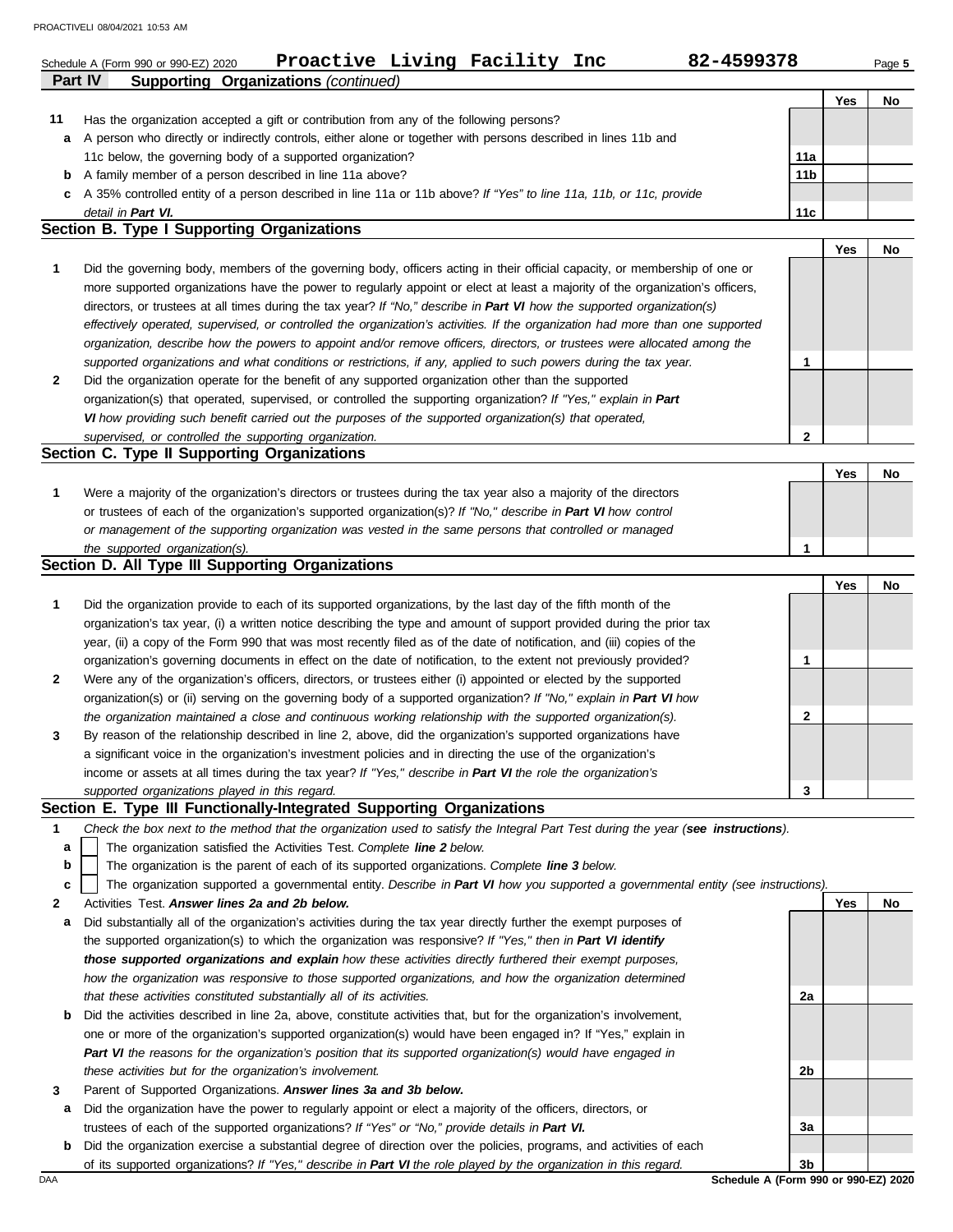|              | Proactive Living Facility Inc<br>Schedule A (Form 990 or 990-EZ) 2020                                                            |                         | 82-4599378     | Page 6                         |
|--------------|----------------------------------------------------------------------------------------------------------------------------------|-------------------------|----------------|--------------------------------|
| Part V       | Type III Non-Functionally Integrated 509(a)(3) Supporting Organizations                                                          |                         |                |                                |
| $\mathbf{1}$ | Check here if the organization satisfied the Integral Part Test as a qualifying trust on Nov. 20, 1970 (explain in Part VI). See |                         |                |                                |
|              | <b>instructions.</b> All other Type III non-functionally integrated supporting organizations must complete Sections A through E. |                         |                |                                |
|              | Section A - Adjusted Net Income                                                                                                  |                         | (A) Prior Year | (B) Current Year<br>(optional) |
| 1.           | Net short-term capital gain                                                                                                      | 1                       |                |                                |
| $\mathbf{2}$ | Recoveries of prior-year distributions                                                                                           | $\mathbf{2}$            |                |                                |
| 3            | Other gross income (see instructions)                                                                                            | 3                       |                |                                |
| 4            | Add lines 1 through 3.                                                                                                           | $\overline{\mathbf{4}}$ |                |                                |
| 5            | Depreciation and depletion                                                                                                       | 5                       |                |                                |
| 6            | Portion of operating expenses paid or incurred for production or collection of                                                   |                         |                |                                |
|              | gross income or for management, conservation, or maintenance of property                                                         |                         |                |                                |
|              | held for production of income (see instructions)                                                                                 | 6                       |                |                                |
| 7            | Other expenses (see instructions)                                                                                                | 7                       |                |                                |
| 8            | <b>Adjusted Net Income</b> (subtract lines 5, 6, and 7 from line 4)                                                              | 8                       |                |                                |
|              | Section B - Minimum Asset Amount                                                                                                 |                         | (A) Prior Year | (B) Current Year<br>(optional) |
| 1            | Aggregate fair market value of all non-exempt-use assets (see                                                                    |                         |                |                                |
|              | instructions for short tax year or assets held for part of year):                                                                |                         |                |                                |
|              | a Average monthly value of securities                                                                                            | 1a                      |                |                                |
|              | <b>b</b> Average monthly cash balances                                                                                           | 1b                      |                |                                |
|              | c Fair market value of other non-exempt-use assets                                                                               | 1c                      |                |                                |
|              | d Total (add lines 1a, 1b, and 1c)                                                                                               | 1d                      |                |                                |
|              | <b>e</b> Discount claimed for blockage or other factors                                                                          |                         |                |                                |
|              | (explain in detail in Part VI):                                                                                                  |                         |                |                                |
| $\mathbf{2}$ | Acquisition indebtedness applicable to non-exempt-use assets                                                                     | $\mathbf{2}$            |                |                                |
| 3            | Subtract line 2 from line 1d.                                                                                                    | 3                       |                |                                |
| 4            | Cash deemed held for exempt use. Enter 0.015 of line 3 (for greater amount,                                                      |                         |                |                                |
|              | see instructions).                                                                                                               | 4                       |                |                                |
| 5            | Net value of non-exempt-use assets (subtract line 4 from line 3)                                                                 | 5                       |                |                                |
| 6            | Multiply line 5 by 0.035.                                                                                                        | 6                       |                |                                |
| 7            | Recoveries of prior-year distributions                                                                                           | $\overline{7}$          |                |                                |
| 8            | Minimum Asset Amount (add line 7 to line 6)                                                                                      | 8                       |                |                                |
|              | Section C - Distributable Amount                                                                                                 |                         |                | <b>Current Year</b>            |
| 1            | Adjusted net income for prior year (from Section A, line 8, column A)                                                            | 1                       |                |                                |
| $\mathbf{2}$ | Enter 0.85 of line 1.                                                                                                            | $\mathbf{2}$            |                |                                |
| 3            | Minimum asset amount for prior year (from Section B, line 8, column A)                                                           | 3                       |                |                                |
| 4            | Enter greater of line 2 or line 3.                                                                                               | 4                       |                |                                |
| 5            | Income tax imposed in prior year                                                                                                 | 5                       |                |                                |
| 6            | <b>Distributable Amount.</b> Subtract line 5 from line 4, unless subject to                                                      |                         |                |                                |
|              | emergency temporary reduction (see instructions).                                                                                | 6                       |                |                                |

**7** | Check here if the current year is the organization's first as a non-functionally integrated Type III supporting organization (see instructions).

**Schedule A (Form 990 or 990-EZ) 2020**

DAA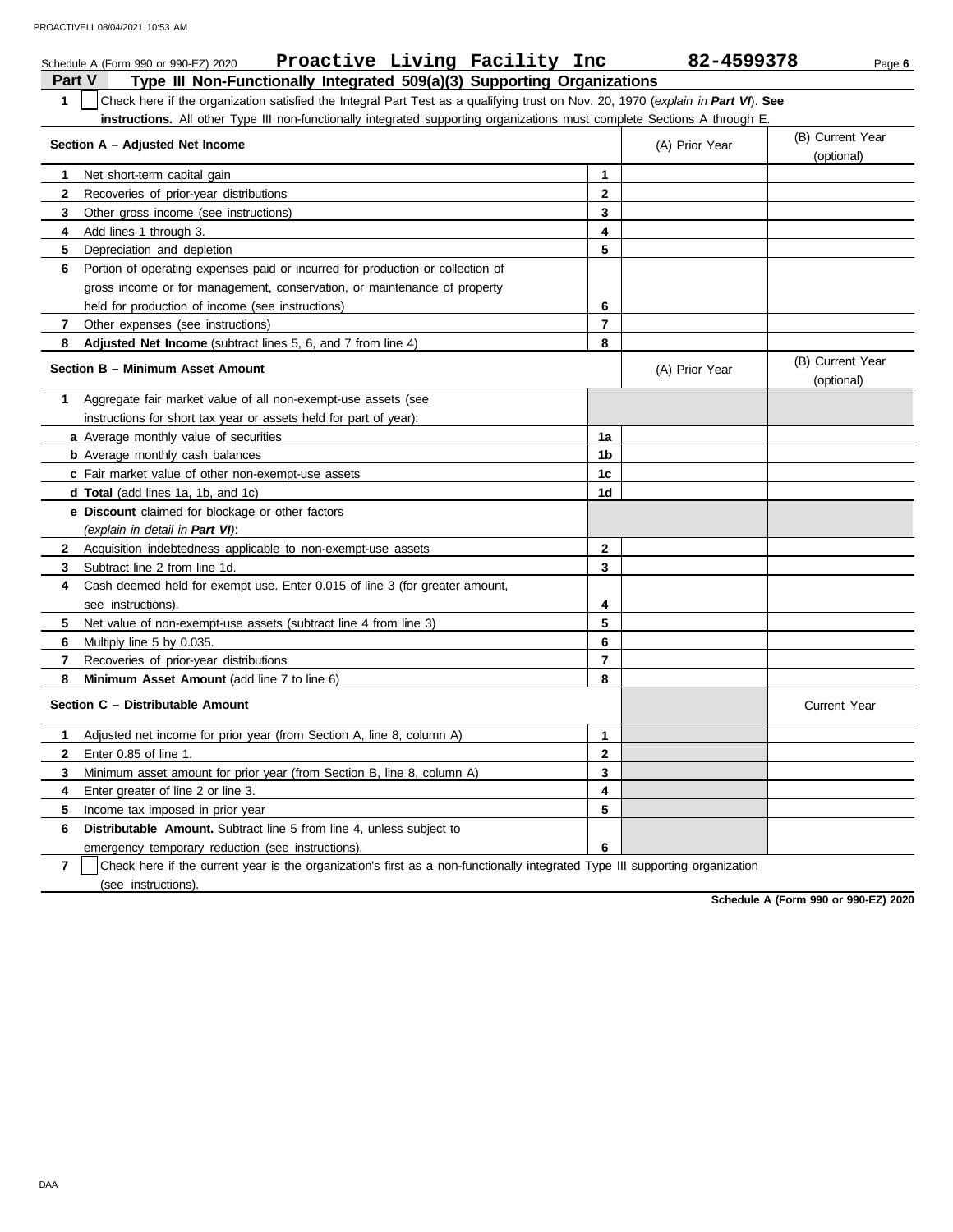|               | Proactive Living Facility Inc<br>Schedule A (Form 990 or 990-EZ) 2020                      |                             | 82-4599378                            | Page 7                                  |
|---------------|--------------------------------------------------------------------------------------------|-----------------------------|---------------------------------------|-----------------------------------------|
| <b>Part V</b> | Type III Non-Functionally Integrated 509(a)(3) Supporting Organizations (continued)        |                             |                                       |                                         |
|               | Section D - Distributions                                                                  |                             |                                       | <b>Current Year</b>                     |
| 1             | Amounts paid to supported organizations to accomplish exempt purposes                      |                             |                                       |                                         |
| $\mathbf{2}$  | Amounts paid to perform activity that directly furthers exempt purposes of supported       |                             |                                       |                                         |
|               |                                                                                            |                             |                                       |                                         |
| 3             | Administrative expenses paid to accomplish exempt purposes of supported organizations      |                             |                                       |                                         |
| 4             | Amounts paid to acquire exempt-use assets                                                  |                             |                                       |                                         |
| 5             | Qualified set-aside amounts (prior IRS approval required—provide details in Part VI)       |                             |                                       |                                         |
| 6             | Other distributions (describe in Part VI). See instructions.                               |                             |                                       |                                         |
| 7             | Total annual distributions. Add lines 1 through 6.                                         |                             |                                       |                                         |
| 8             | Distributions to attentive supported organizations to which the organization is responsive |                             |                                       |                                         |
|               | (provide details in Part VI). See instructions.                                            |                             |                                       |                                         |
| 9             | Distributable amount for 2020 from Section C, line 6                                       |                             |                                       |                                         |
| 10            | Line 8 amount divided by line 9 amount                                                     |                             |                                       |                                         |
|               |                                                                                            | (i)                         | (ii)                                  | (iii)                                   |
|               | <b>Section E - Distribution Allocations (see instructions)</b>                             | <b>Excess Distributions</b> | <b>Underdistributions</b><br>Pre-2020 | <b>Distributable</b><br>Amount for 2020 |
| 1             | Distributable amount for 2020 from Section C, line 6                                       |                             |                                       |                                         |
| $\mathbf{2}$  | Underdistributions, if any, for years prior to 2020                                        |                             |                                       |                                         |
|               | (reasonable cause required-explain in Part VI). See                                        |                             |                                       |                                         |
|               | instructions.                                                                              |                             |                                       |                                         |
| 3             | Excess distributions carryover, if any, to 2020                                            |                             |                                       |                                         |
|               |                                                                                            |                             |                                       |                                         |
|               |                                                                                            |                             |                                       |                                         |
|               |                                                                                            |                             |                                       |                                         |
|               |                                                                                            |                             |                                       |                                         |
|               |                                                                                            |                             |                                       |                                         |
|               | f Total of lines 3a through 3e                                                             |                             |                                       |                                         |
|               | g Applied to underdistributions of prior years                                             |                             |                                       |                                         |
|               | h Applied to 2020 distributable amount                                                     |                             |                                       |                                         |
|               | <i>i</i> Carryover from 2015 not applied (see instructions)                                |                             |                                       |                                         |
|               | Remainder. Subtract lines 3g, 3h, and 3i from line 3f.                                     |                             |                                       |                                         |
| 4             | Distributions for 2020 from                                                                |                             |                                       |                                         |
|               | Section D, line 7:<br>\$                                                                   |                             |                                       |                                         |
|               | a Applied to underdistributions of prior years                                             |                             |                                       |                                         |
|               | <b>b</b> Applied to 2020 distributable amount                                              |                             |                                       |                                         |
|               | c Remainder. Subtract lines 4a and 4b from line 4.                                         |                             |                                       |                                         |
| 5             | Remaining underdistributions for years prior to 2020, if                                   |                             |                                       |                                         |
|               | any. Subtract lines 3g and 4a from line 2. For result                                      |                             |                                       |                                         |
|               | greater than zero, explain in Part VI. See instructions.                                   |                             |                                       |                                         |
| 6             | Remaining underdistributions for 2020 Subtract lines 3h                                    |                             |                                       |                                         |
|               | and 4b from line 1. For result greater than zero, explain in                               |                             |                                       |                                         |
|               | Part VI. See instructions.                                                                 |                             |                                       |                                         |
| 7             | Excess distributions carryover to 2021. Add lines 3j                                       |                             |                                       |                                         |
|               | and 4c.                                                                                    |                             |                                       |                                         |
| 8             | Breakdown of line 7:                                                                       |                             |                                       |                                         |
|               |                                                                                            |                             |                                       |                                         |
|               |                                                                                            |                             |                                       |                                         |
|               |                                                                                            |                             |                                       |                                         |
|               |                                                                                            |                             |                                       |                                         |
|               | e Excess from 2020                                                                         |                             |                                       |                                         |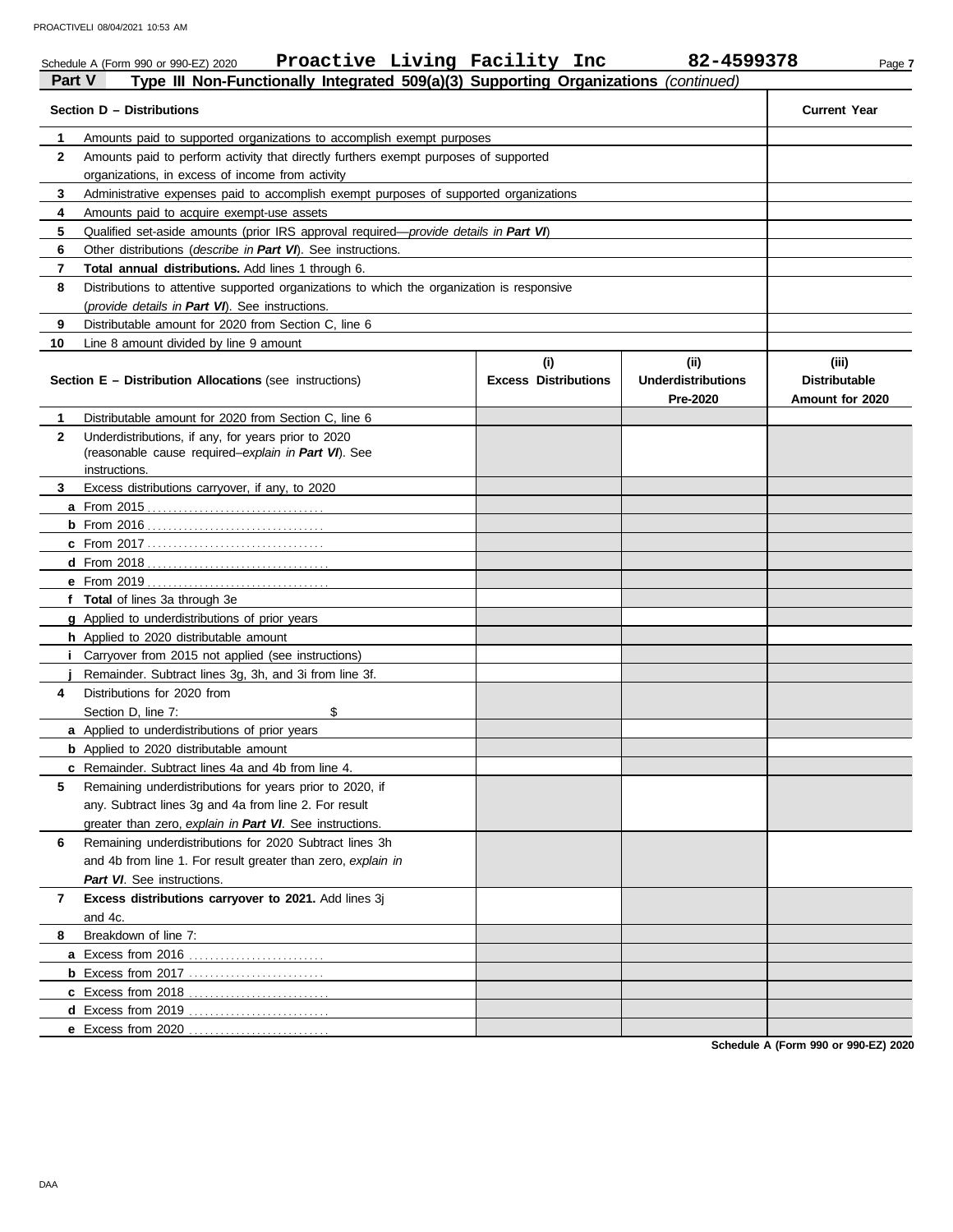|         | Schedule A (Form 990 or 990-EZ) 2020 | Proactive Living Facility Inc                                                                  |  | 82-4599378                                                                                                                                                                                                                                                                                                                                                                                                                                                                                | Page 8 |
|---------|--------------------------------------|------------------------------------------------------------------------------------------------|--|-------------------------------------------------------------------------------------------------------------------------------------------------------------------------------------------------------------------------------------------------------------------------------------------------------------------------------------------------------------------------------------------------------------------------------------------------------------------------------------------|--------|
| Part VI |                                      | lines 2, 5, and 6. Also complete this part for any additional information. (See instructions.) |  | Supplemental Information. Provide the explanations required by Part II, line 10; Part II, line 17a or 17b; Part<br>III, line 12; Part IV, Section A, lines 1, 2, 3b, 3c, 4b, 4c, 5a, 6, 9a, 9b, 9c, 11a, 11b, and 11c; Part IV, Section<br>B, lines 1 and 2; Part IV, Section C, line 1; Part IV, Section D, lines 2 and 3; Part IV, Section E, lines 1c, 2a, 2b,<br>3a, and 3b; Part V, line 1; Part V, Section B, line 1e; Part V, Section D, lines 5, 6, and 8; and Part V, Section E, |        |
|         |                                      |                                                                                                |  |                                                                                                                                                                                                                                                                                                                                                                                                                                                                                           |        |
|         |                                      |                                                                                                |  |                                                                                                                                                                                                                                                                                                                                                                                                                                                                                           |        |
|         |                                      |                                                                                                |  |                                                                                                                                                                                                                                                                                                                                                                                                                                                                                           |        |
|         |                                      |                                                                                                |  |                                                                                                                                                                                                                                                                                                                                                                                                                                                                                           |        |
|         |                                      |                                                                                                |  |                                                                                                                                                                                                                                                                                                                                                                                                                                                                                           |        |
|         |                                      |                                                                                                |  |                                                                                                                                                                                                                                                                                                                                                                                                                                                                                           |        |
|         |                                      |                                                                                                |  |                                                                                                                                                                                                                                                                                                                                                                                                                                                                                           |        |
|         |                                      |                                                                                                |  |                                                                                                                                                                                                                                                                                                                                                                                                                                                                                           |        |
|         |                                      |                                                                                                |  |                                                                                                                                                                                                                                                                                                                                                                                                                                                                                           |        |
|         |                                      |                                                                                                |  |                                                                                                                                                                                                                                                                                                                                                                                                                                                                                           |        |
|         |                                      |                                                                                                |  |                                                                                                                                                                                                                                                                                                                                                                                                                                                                                           |        |
|         |                                      |                                                                                                |  |                                                                                                                                                                                                                                                                                                                                                                                                                                                                                           |        |
|         |                                      |                                                                                                |  |                                                                                                                                                                                                                                                                                                                                                                                                                                                                                           |        |
|         |                                      |                                                                                                |  |                                                                                                                                                                                                                                                                                                                                                                                                                                                                                           |        |
|         |                                      |                                                                                                |  |                                                                                                                                                                                                                                                                                                                                                                                                                                                                                           |        |
|         |                                      |                                                                                                |  |                                                                                                                                                                                                                                                                                                                                                                                                                                                                                           |        |
|         |                                      |                                                                                                |  |                                                                                                                                                                                                                                                                                                                                                                                                                                                                                           |        |
|         |                                      |                                                                                                |  |                                                                                                                                                                                                                                                                                                                                                                                                                                                                                           |        |
|         |                                      |                                                                                                |  |                                                                                                                                                                                                                                                                                                                                                                                                                                                                                           |        |
|         |                                      |                                                                                                |  |                                                                                                                                                                                                                                                                                                                                                                                                                                                                                           |        |
|         |                                      |                                                                                                |  |                                                                                                                                                                                                                                                                                                                                                                                                                                                                                           |        |
|         |                                      |                                                                                                |  |                                                                                                                                                                                                                                                                                                                                                                                                                                                                                           |        |
|         |                                      |                                                                                                |  |                                                                                                                                                                                                                                                                                                                                                                                                                                                                                           |        |
|         |                                      |                                                                                                |  |                                                                                                                                                                                                                                                                                                                                                                                                                                                                                           |        |
|         |                                      |                                                                                                |  |                                                                                                                                                                                                                                                                                                                                                                                                                                                                                           |        |
|         |                                      |                                                                                                |  |                                                                                                                                                                                                                                                                                                                                                                                                                                                                                           |        |
|         |                                      |                                                                                                |  |                                                                                                                                                                                                                                                                                                                                                                                                                                                                                           |        |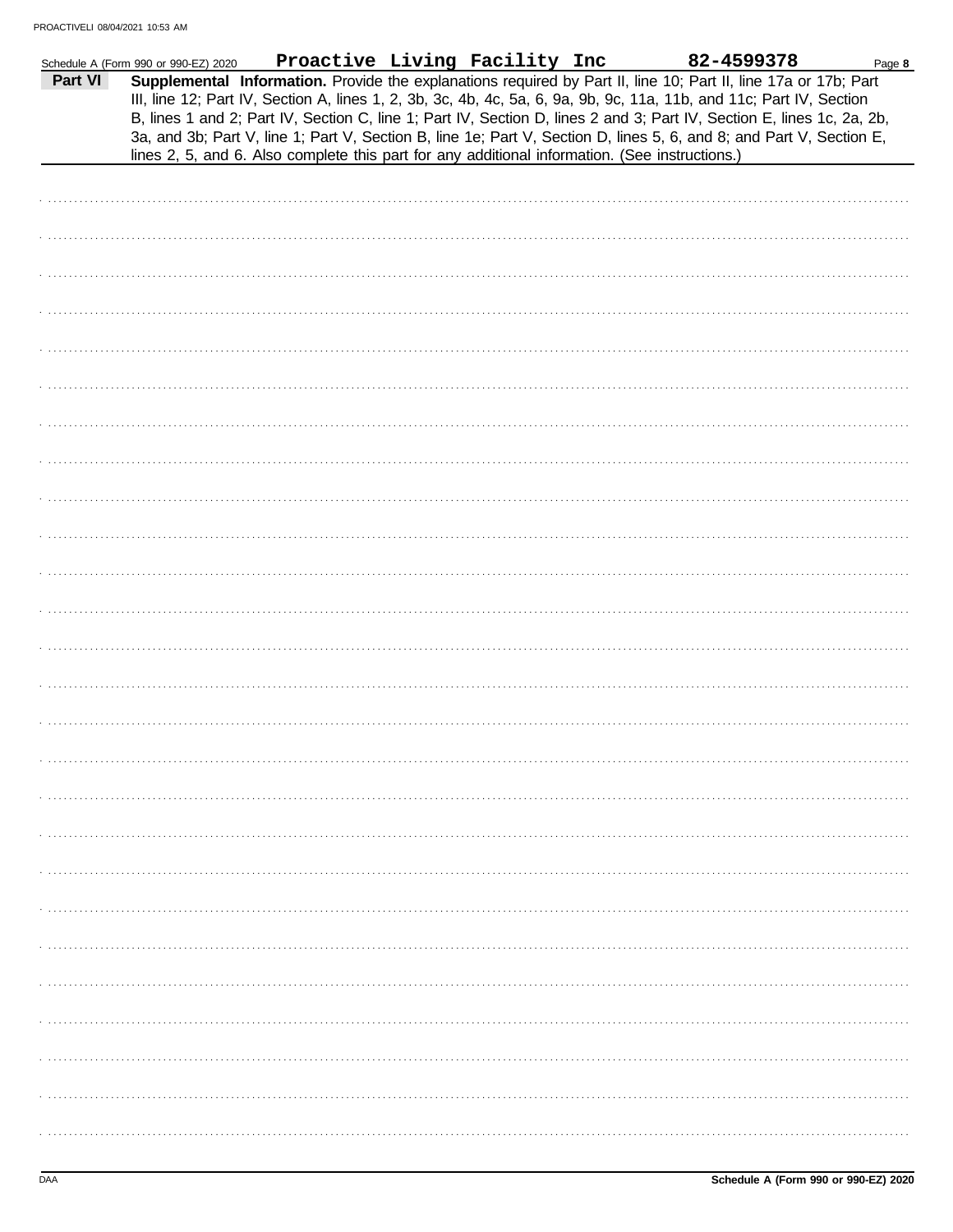# **Schedule B Schedule B Schedule B Schedule of Contributors**

**or 990-PF)** u **Attach to Form 990, Form 990-EZ, or Form 990-PF.** u **Go to** *www.irs.gov/Form990* **for the latest information.** OMB No. 1545-0047

**2020**

**Employer identification number**

|                                    | Proactive Living Facility Inc                                                                                                                                                                                                                                                                                                                                                                                                                                                                                                                                                                                                                                      | 82-4599378 |  |
|------------------------------------|--------------------------------------------------------------------------------------------------------------------------------------------------------------------------------------------------------------------------------------------------------------------------------------------------------------------------------------------------------------------------------------------------------------------------------------------------------------------------------------------------------------------------------------------------------------------------------------------------------------------------------------------------------------------|------------|--|
| Organization type (check one):     |                                                                                                                                                                                                                                                                                                                                                                                                                                                                                                                                                                                                                                                                    |            |  |
| Filers of:                         | Section:                                                                                                                                                                                                                                                                                                                                                                                                                                                                                                                                                                                                                                                           |            |  |
| Form 990 or 990-EZ                 | $ \mathbf{X} $ 501(c)(<br>3 ) (enter number) organization                                                                                                                                                                                                                                                                                                                                                                                                                                                                                                                                                                                                          |            |  |
|                                    | $4947(a)(1)$ nonexempt charitable trust not treated as a private foundation                                                                                                                                                                                                                                                                                                                                                                                                                                                                                                                                                                                        |            |  |
|                                    | 527 political organization                                                                                                                                                                                                                                                                                                                                                                                                                                                                                                                                                                                                                                         |            |  |
| Form 990-PF                        | 501(c)(3) exempt private foundation                                                                                                                                                                                                                                                                                                                                                                                                                                                                                                                                                                                                                                |            |  |
|                                    | 4947(a)(1) nonexempt charitable trust treated as a private foundation                                                                                                                                                                                                                                                                                                                                                                                                                                                                                                                                                                                              |            |  |
|                                    | 501(c)(3) taxable private foundation                                                                                                                                                                                                                                                                                                                                                                                                                                                                                                                                                                                                                               |            |  |
|                                    | Check if your organization is covered by the General Rule or a Special Rule.                                                                                                                                                                                                                                                                                                                                                                                                                                                                                                                                                                                       |            |  |
| instructions.                      | Note: Only a section 501(c)(7), (8), or (10) organization can check boxes for both the General Rule and a Special Rule. See                                                                                                                                                                                                                                                                                                                                                                                                                                                                                                                                        |            |  |
| <b>General Rule</b>                |                                                                                                                                                                                                                                                                                                                                                                                                                                                                                                                                                                                                                                                                    |            |  |
| contributor's total contributions. | For an organization filing Form 990, 990-EZ, or 990-PF that received, during the year, contributions totaling \$5,000<br>or more (in money or property) from any one contributor. Complete Parts I and II. See instructions for determining a                                                                                                                                                                                                                                                                                                                                                                                                                      |            |  |
| <b>Special Rules</b>               |                                                                                                                                                                                                                                                                                                                                                                                                                                                                                                                                                                                                                                                                    |            |  |
| X                                  | For an organization described in section 501(c)(3) filing Form 990 or 990-EZ that met the 33 <sup>1</sup> /3% support test of the<br>regulations under sections 509(a)(1) and 170(b)(1)(A)(vi), that checked Schedule A (Form 990 or 990-EZ), Part II, line<br>13, 16a, or 16b, and that received from any one contributor, during the year, total contributions of the greater of (1)<br>\$5,000; or (2) 2% of the amount on (i) Form 990, Part VIII, line 1h; or (ii) Form 990-EZ, line 1. Complete Parts I and II.                                                                                                                                              |            |  |
|                                    | For an organization described in section 501(c)(7), (8), or (10) filing Form 990 or 990-EZ that received from any one<br>contributor, during the year, total contributions of more than \$1,000 exclusively for religious, charitable, scientific,<br>literary, or educational purposes, or for the prevention of cruelty to children or animals. Complete Parts I (entering<br>"N/A" in column (b) instead of the contributor name and address), II, and III.                                                                                                                                                                                                     |            |  |
|                                    | For an organization described in section $501(c)(7)$ , (8), or (10) filing Form 990 or 990-EZ that received from any one<br>contributor, during the year, contributions exclusively for religious, charitable, etc., purposes, but no such<br>contributions totaled more than \$1,000. If this box is checked, enter here the total contributions that were received<br>during the year for an exclusively religious, charitable, etc., purpose. Don't complete any of the parts unless the<br>General Rule applies to this organization because it received nonexclusively religious, charitable, etc., contributions<br>totaling \$5,000 or more during the year | \$         |  |
|                                    | <b>Caution:</b> An organization that isn't covered by the General Rule and/or the Special Rules doesn't file Schedule B (Form 990,<br>990-EZ, or 990-PF), but it must answer "No" on Part IV, line 2, of its Form 990; or check the box on line H of its Form 990-EZ or on its<br>Form 990-PF, Part I, line 2, to certify that it doesn't meet the filing requirements of Schedule B (Form 990, 990-EZ, or 990-PF).                                                                                                                                                                                                                                                |            |  |

**For Paperwork Reduction Act Notice, see the instructions for Form 990, 990-EZ, or 990-PF.**

Department of the Treasury Internal Revenue Service **(Form 990, 990-EZ,**

Name of the organization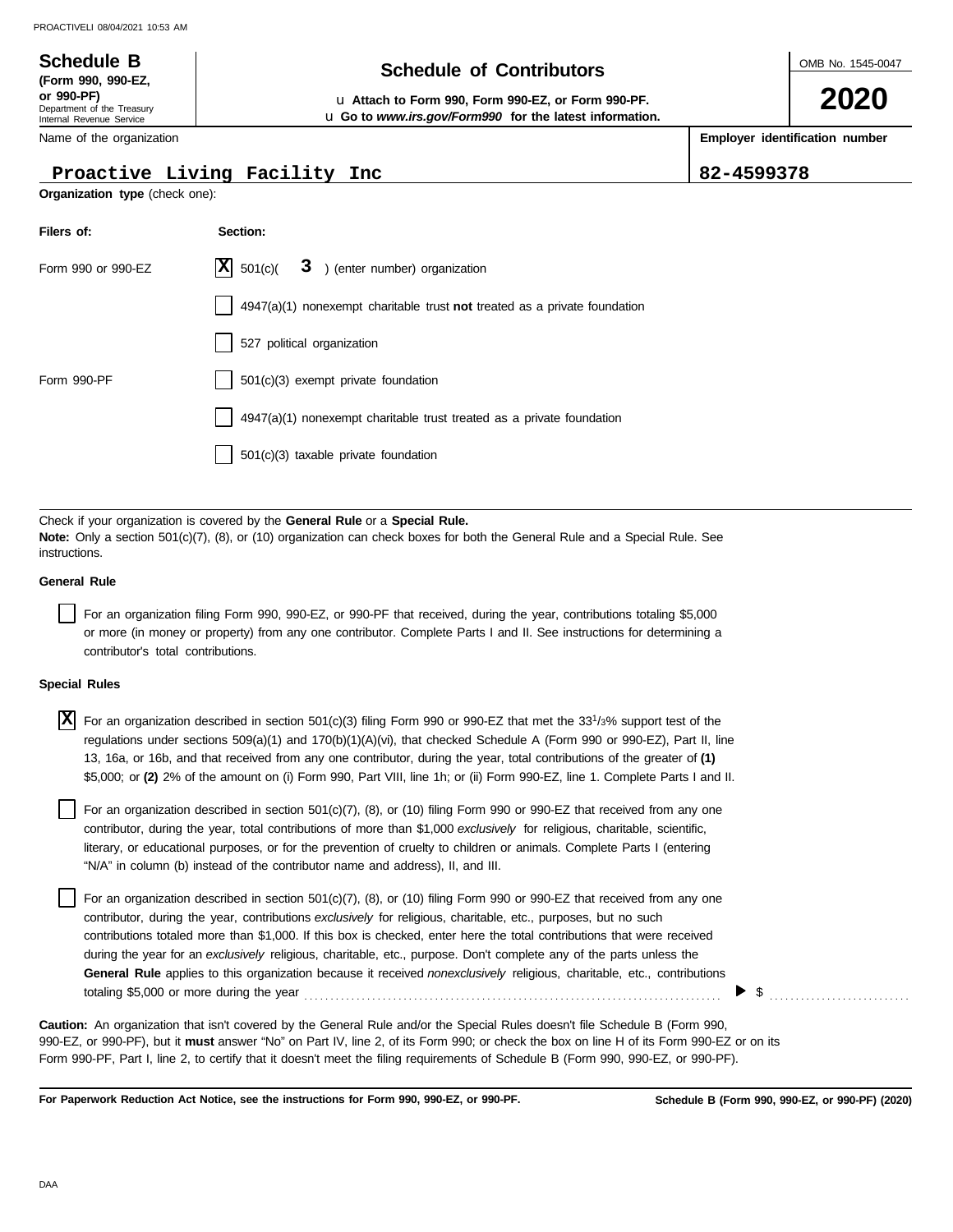|               | Schedule B (Form 990, 990-EZ, or 990-PF) (2020)                                                       |                                   | Page 1 of 1<br>Page 2                                                                                    |
|---------------|-------------------------------------------------------------------------------------------------------|-----------------------------------|----------------------------------------------------------------------------------------------------------|
|               | Name of organization<br>Proactive Living Facility Inc                                                 |                                   | Employer identification number<br>82-4599378                                                             |
| Part I        | <b>Contributors</b> (see instructions). Use duplicate copies of Part I if additional space is needed. |                                   |                                                                                                          |
| (a)<br>No.    | (b)<br>Name, address, and ZIP + 4                                                                     | (c)<br><b>Total contributions</b> | (d)<br>Type of contribution                                                                              |
| $\frac{1}{2}$ |                                                                                                       | 5,000<br>\$                       | х<br>Person<br>Payroll<br>Noncash<br>(Complete Part II for<br>noncash contributions.)                    |
| (a)<br>No.    | (b)<br>Name, address, and ZIP + 4                                                                     | (c)<br><b>Total contributions</b> | (d)<br>Type of contribution                                                                              |
|               |                                                                                                       | \$                                | Person<br>Payroll<br><b>Noncash</b><br>(Complete Part II for<br>noncash contributions.)                  |
| (a)           | (b)                                                                                                   | (c)                               | (d)                                                                                                      |
| No.           | Name, address, and ZIP + 4                                                                            | <b>Total contributions</b><br>\$  | Type of contribution<br>Person<br>Payroll<br>Noncash<br>(Complete Part II for<br>noncash contributions.) |
| (a)           | (b)                                                                                                   | (c)                               | (d)                                                                                                      |
| No.           | Name, address, and ZIP + 4                                                                            | <b>Total contributions</b>        | Type of contribution                                                                                     |
|               |                                                                                                       | \$                                | Person<br>Payroll<br>Noncash<br>(Complete Part II for<br>noncash contributions.)                         |
| (a)           | (b)                                                                                                   | (c)                               | (d)                                                                                                      |
| No.           | Name, address, and ZIP + 4                                                                            | <b>Total contributions</b>        | Type of contribution                                                                                     |

|     | $1.4411101$ and $0001$ and $011$ | TUMI VUHTIVUMUUTO          | The all communications                                                           |
|-----|----------------------------------|----------------------------|----------------------------------------------------------------------------------|
| .   |                                  | \$.                        | Person<br>Payroll<br>Noncash<br>(Complete Part II for<br>noncash contributions.) |
| (a) | (b)                              | (c)                        | (d)                                                                              |
| No. | Name, address, and ZIP + 4       | <b>Total contributions</b> | Type of contribution                                                             |
| .   |                                  |                            | Person<br>Payroll<br>Noncash<br>(Complete Part II for<br>noncash contributions.) |

**Schedule B (Form 990, 990-EZ, or 990-PF) (2020)**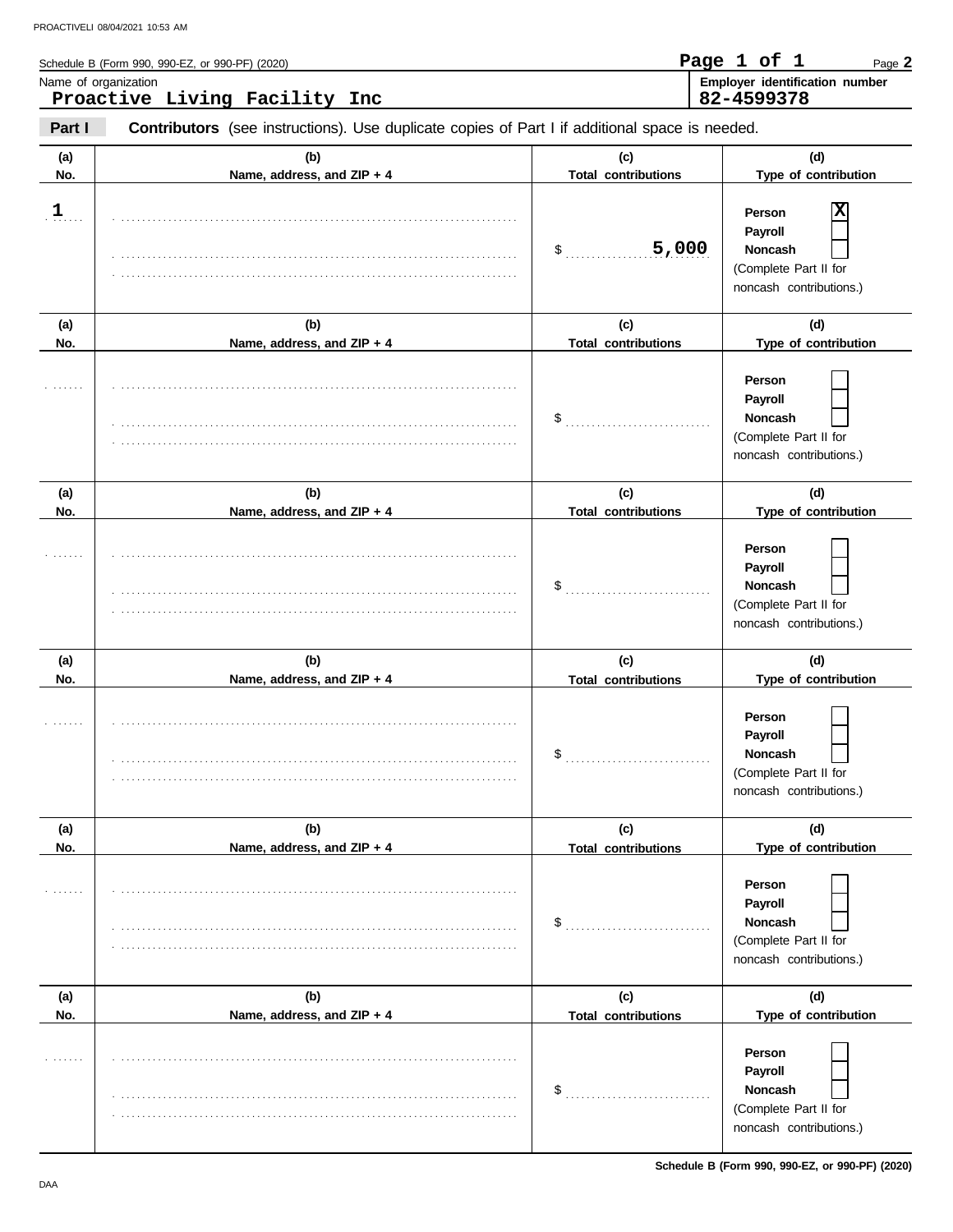| <b>SCHEDULE O</b><br>(Form 990 or 990-EZ)              |                                                                            | Supplemental Information to Form 990 or 990-EZ<br>Complete to provide information for responses to specific questions on |                 |                                | 2020                                       |
|--------------------------------------------------------|----------------------------------------------------------------------------|--------------------------------------------------------------------------------------------------------------------------|-----------------|--------------------------------|--------------------------------------------|
|                                                        |                                                                            | Form 990 or 990-EZ or to provide any additional information.                                                             |                 |                                |                                            |
| Department of the Treasury<br>Internal Revenue Service |                                                                            | La Attach to Form 990 or 990-EZ.<br>u Go to www.irs.gov/Form990 for the latest information.                              |                 |                                | <b>Open to Public</b><br><b>Inspection</b> |
| Name of the organization                               |                                                                            |                                                                                                                          |                 | Employer identification number |                                            |
|                                                        | Proactive Living Facility Inc                                              |                                                                                                                          |                 | 82-4599378                     |                                            |
|                                                        | Form 990-EZ, Part I, Line 16 - Other Expenses                              |                                                                                                                          |                 |                                |                                            |
| Description                                            |                                                                            |                                                                                                                          | Amount          |                                |                                            |
| <b>Expenses</b>                                        |                                                                            |                                                                                                                          |                 |                                |                                            |
| Advertising                                            |                                                                            |                                                                                                                          | 578             |                                |                                            |
|                                                        | Office Supplies                                                            | \$                                                                                                                       | 1,836           |                                |                                            |
|                                                        | Office and Technology                                                      |                                                                                                                          | 671             |                                |                                            |
|                                                        | Taxes and Filing Fees                                                      |                                                                                                                          | 400             |                                |                                            |
|                                                        | Bank and CC Fees                                                           | \$                                                                                                                       | 15              |                                |                                            |
|                                                        |                                                                            | Total \$                                                                                                                 | 3,500           |                                |                                            |
|                                                        | Form 990-EZ, Part II, Line 24 - Other Assets                               |                                                                                                                          |                 |                                |                                            |
| Description                                            |                                                                            |                                                                                                                          |                 | Beg. of Year                   | End of Year                                |
|                                                        |                                                                            |                                                                                                                          | \$              | $648$ \$                       | 648                                        |
|                                                        | Less Accumulated Depreciation                                              |                                                                                                                          |                 | $648$ \$                       | 648                                        |
|                                                        |                                                                            |                                                                                                                          | $Total \t$ 0 \$ |                                |                                            |
|                                                        |                                                                            |                                                                                                                          |                 |                                |                                            |
|                                                        | Form 990-EZ, Part III - Primary Exempt Purpose                             |                                                                                                                          |                 |                                |                                            |
|                                                        | To provide Caring quality housing for adults with disabilities for         |                                                                                                                          |                 |                                |                                            |
| generations to come.                                   |                                                                            |                                                                                                                          |                 |                                |                                            |
|                                                        |                                                                            |                                                                                                                          |                 |                                |                                            |
|                                                        | Form 990-EZ, Part III, Line 28 - First Accomplishment                      |                                                                                                                          |                 |                                |                                            |
|                                                        | During the Organization's first two years of existance, it was able to     |                                                                                                                          |                 |                                |                                            |
|                                                        | generate awareness and raise significant funds to continue it's mission. A |                                                                                                                          |                 |                                |                                            |
|                                                        | portion of the funds were used to purchase land that will be used to build |                                                                                                                          |                 |                                |                                            |
|                                                        | a living facility for multiple adults residents. Building plans are        |                                                                                                                          |                 |                                |                                            |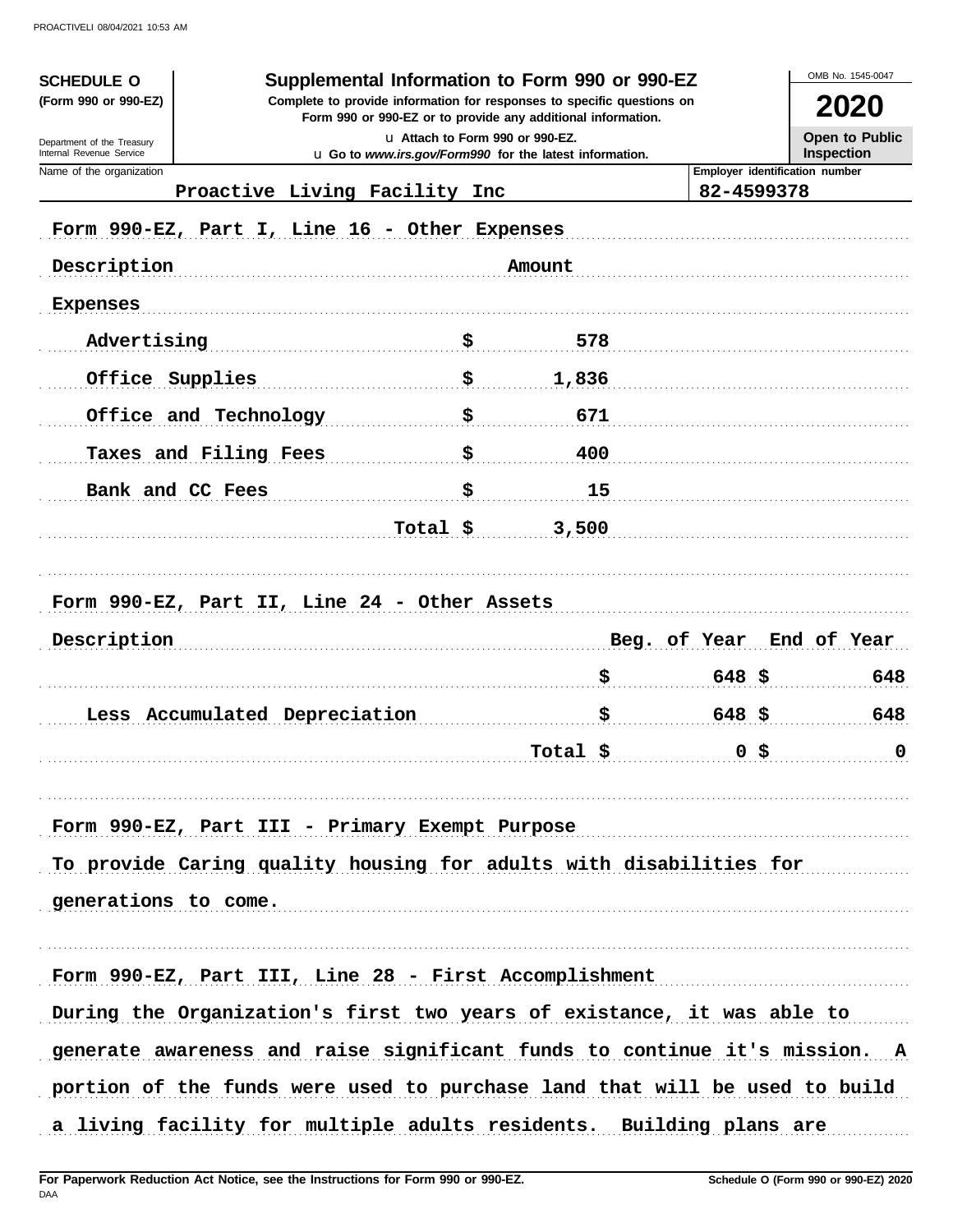| Schedule O (Form 990 or 990-EZ) 2020<br>Name of the organization | Page 2                         |
|------------------------------------------------------------------|--------------------------------|
|                                                                  | Employer identification number |
| Proactive Living Facility Inc                                    | 82-4599378                     |
|                                                                  |                                |
| underway.                                                        |                                |
|                                                                  |                                |
|                                                                  |                                |
|                                                                  |                                |
|                                                                  |                                |
|                                                                  |                                |
|                                                                  |                                |
|                                                                  |                                |
|                                                                  |                                |
|                                                                  |                                |
|                                                                  |                                |
|                                                                  |                                |
|                                                                  |                                |
|                                                                  |                                |
|                                                                  |                                |
|                                                                  |                                |
|                                                                  |                                |
|                                                                  |                                |
|                                                                  |                                |
|                                                                  |                                |
|                                                                  |                                |
|                                                                  |                                |
|                                                                  |                                |
|                                                                  |                                |
|                                                                  |                                |
|                                                                  |                                |
|                                                                  |                                |
|                                                                  |                                |
|                                                                  |                                |
|                                                                  |                                |
|                                                                  |                                |
|                                                                  |                                |
|                                                                  |                                |
|                                                                  |                                |
|                                                                  |                                |
|                                                                  |                                |
|                                                                  |                                |
|                                                                  |                                |
|                                                                  |                                |
|                                                                  |                                |
|                                                                  |                                |
|                                                                  |                                |
|                                                                  |                                |
|                                                                  |                                |
|                                                                  |                                |
|                                                                  |                                |
|                                                                  |                                |
|                                                                  |                                |
|                                                                  |                                |
|                                                                  |                                |

| Page 1 of 1                          |  |  |  |
|--------------------------------------|--|--|--|
| Schedule O (Form 990 or 990-EZ) 2020 |  |  |  |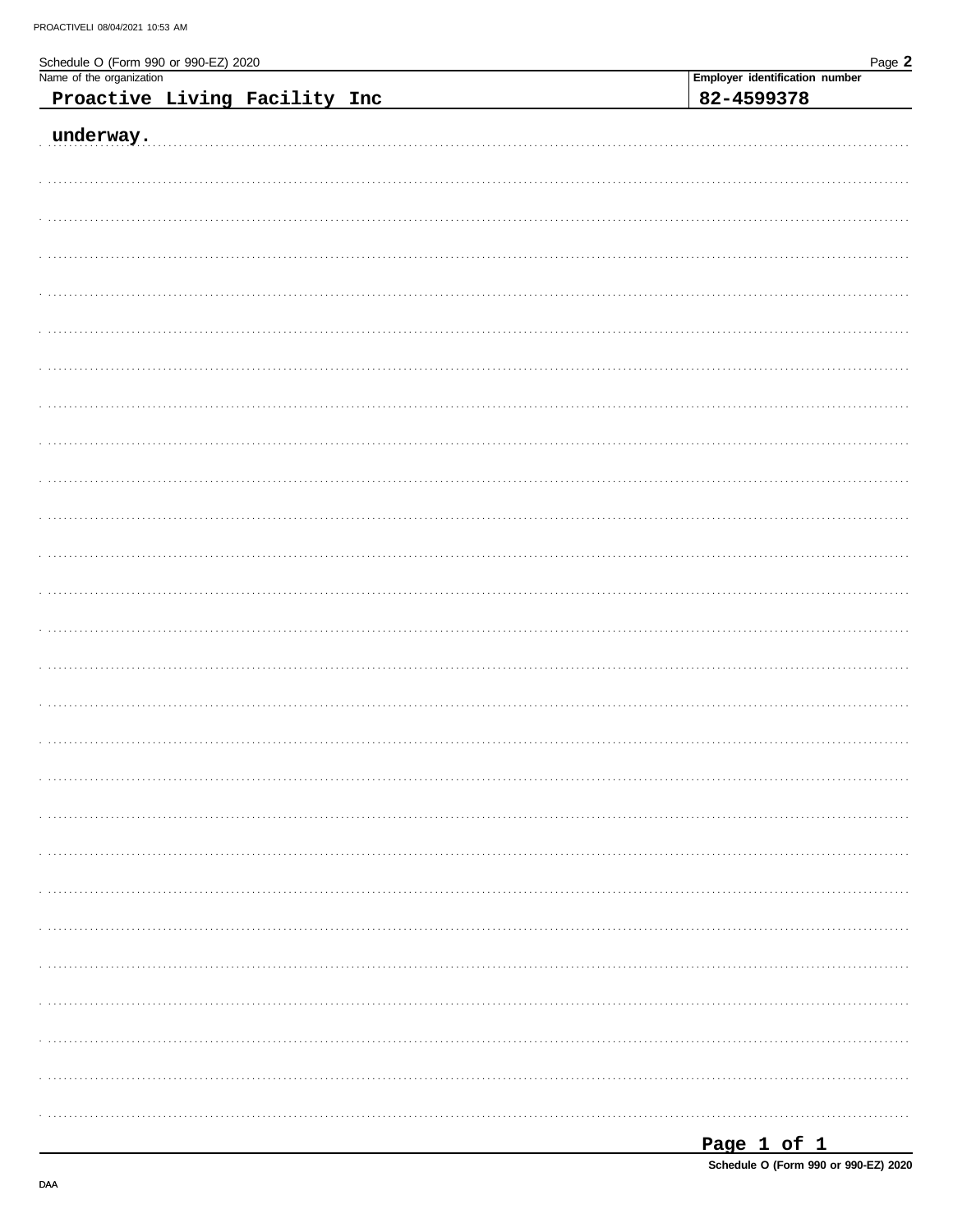PROACTIVELI Proactive Living Facility Inc  $08/04/2021$  10:53 AM 82-4599378 **Federal Asset Report**

# FYE: 12/31/2020 **Form 990, Page 1**

| Asset | Description                                                                                  | Date<br>In Service | Cost             | Sec<br><b>Bus</b><br>179 Bonus<br>% | <b>Basis</b><br>for Depr | PerConv Meth          | Prior                | Current                                |
|-------|----------------------------------------------------------------------------------------------|--------------------|------------------|-------------------------------------|--------------------------|-----------------------|----------------------|----------------------------------------|
| 2     | <b>Prior MACRS:</b><br>Computer and Printer                                                  | 8/08/18            | 648<br>648       | X                                   | $\Omega$                 | <b>HY 200DB</b><br>5. | 648<br>648           | $\overline{0}$<br>$\theta$             |
|       | <b>Other Depreciation:</b><br>Land<br><b>Total Other Depreciation</b>                        | 8/06/18            | 68,859<br>68,859 |                                     | 68,859<br>68,859         | 0<br>Land<br>$-$      | $\Omega$<br>$\Omega$ | $\overline{0}$<br>$\Omega$             |
|       | <b>Total ACRS and Other Depreciation</b>                                                     |                    | 68,859           |                                     | 68,859                   |                       |                      | $\Omega$                               |
|       | <b>Grand Totals</b><br><b>Less: Dispositions and Transfers</b><br>Less: Start-up/Org Expense |                    | 69,507<br>$_{0}$ |                                     | 68,859                   |                       | 648<br>0             | $\overline{0}$<br>$\theta$<br>$\theta$ |
|       | <b>Net Grand Totals</b>                                                                      |                    | 69,507           |                                     | 68,859                   |                       | 648                  | $\theta$                               |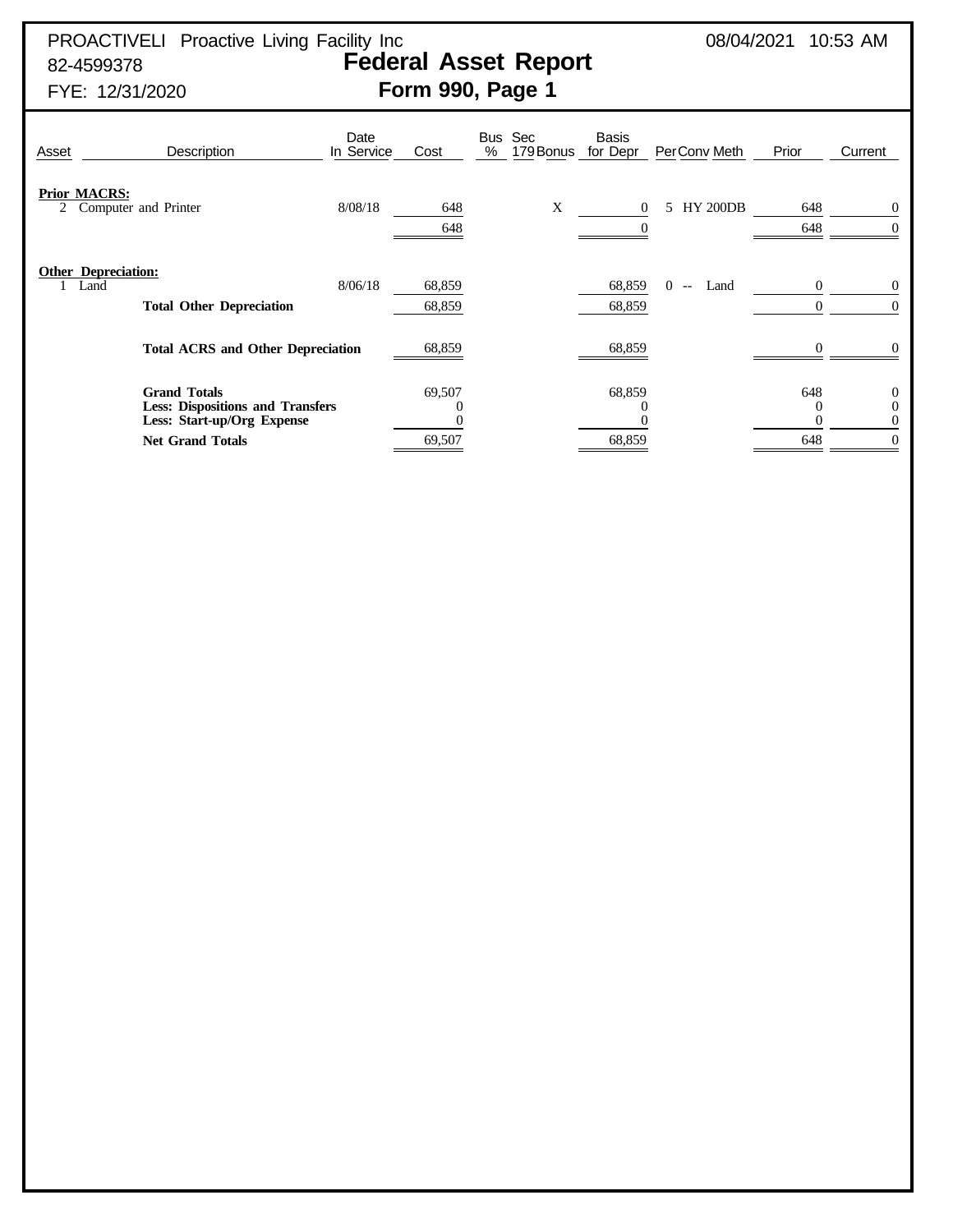| PROACTIVELI Proactive Living Facility Inc<br>82-4599378<br>FYE: 12/31/2020 | <b>Bonus Depreciation Report</b>                      | Form 990, Page 1                                    |                                                            |                                                                 | 08/04/2021 10:53 AM                      |                                                                 |
|----------------------------------------------------------------------------|-------------------------------------------------------|-----------------------------------------------------|------------------------------------------------------------|-----------------------------------------------------------------|------------------------------------------|-----------------------------------------------------------------|
| Property Description<br>Asset<br>2 Computer and Printer                    | Date In<br>Service<br>$8/08/18$<br><b>Grand Total</b> | Tax<br>Bus<br>Pct<br>Cost<br>648<br>$\frac{648}{2}$ | Tax Sec<br>179 Exp<br>$\boldsymbol{0}$<br>$\boldsymbol{0}$ | Current<br><b>Bonus</b><br>$\boldsymbol{0}$<br>$\boldsymbol{0}$ | Prior<br>Bonus<br>648<br>$\frac{648}{1}$ | Tax - Basis<br>for Depr<br>$\boldsymbol{0}$<br>$\boldsymbol{0}$ |
|                                                                            |                                                       |                                                     |                                                            |                                                                 |                                          |                                                                 |
|                                                                            |                                                       |                                                     |                                                            |                                                                 |                                          |                                                                 |
|                                                                            |                                                       |                                                     |                                                            |                                                                 |                                          |                                                                 |
|                                                                            |                                                       |                                                     |                                                            |                                                                 |                                          |                                                                 |
|                                                                            |                                                       |                                                     |                                                            |                                                                 |                                          |                                                                 |
|                                                                            |                                                       |                                                     |                                                            |                                                                 |                                          |                                                                 |
|                                                                            |                                                       |                                                     |                                                            |                                                                 |                                          |                                                                 |
|                                                                            |                                                       |                                                     |                                                            |                                                                 |                                          |                                                                 |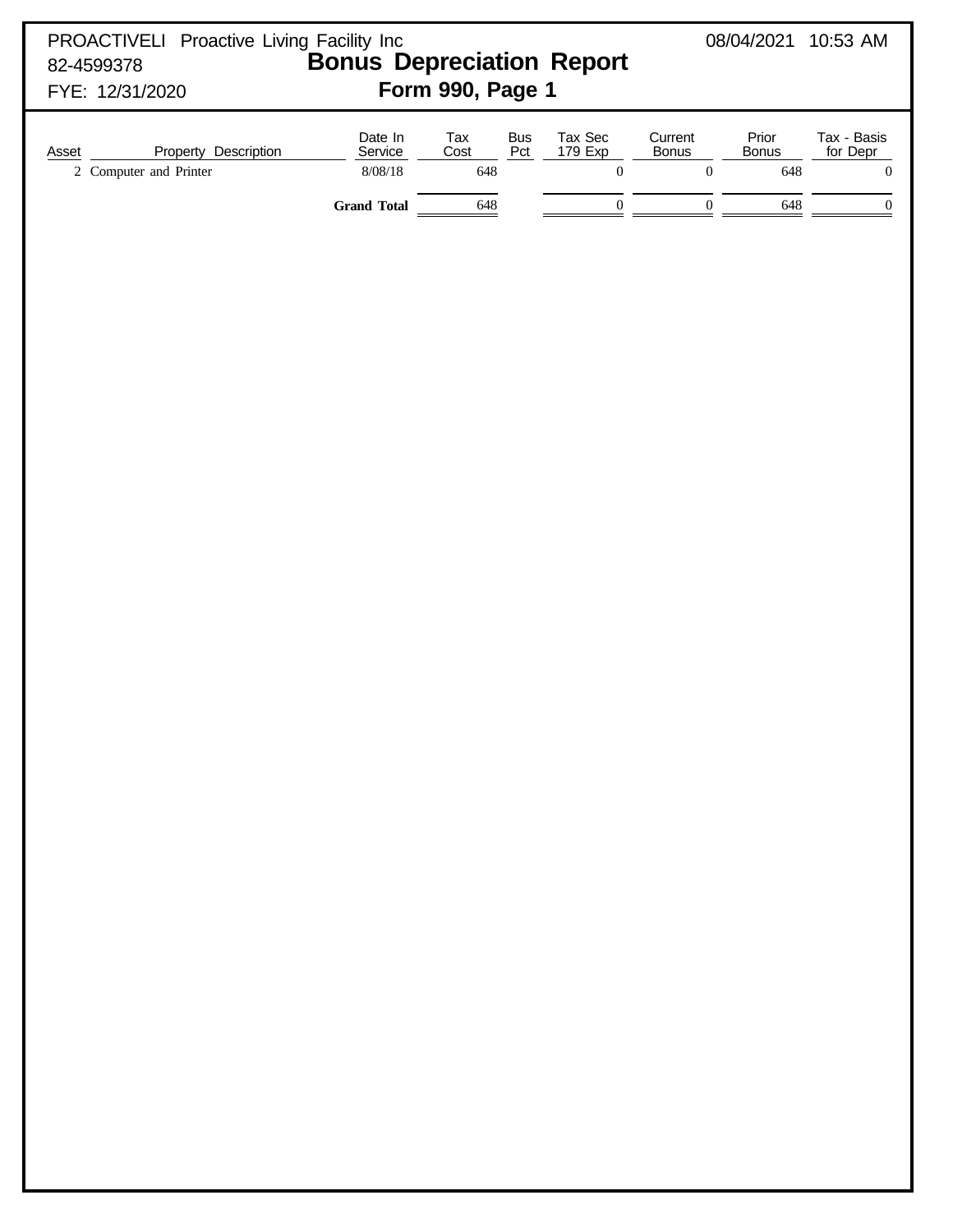| FYE: 12/31/2020           | PROACTIVELI Proactive Living Facility Inc<br>82-4599378 Depreciation Adjustment Report<br><b>All Business Activities</b> | 08/04/2021 10:53 AM |                                           |
|---------------------------|--------------------------------------------------------------------------------------------------------------------------|---------------------|-------------------------------------------|
| Unit Asset<br><b>Form</b> | AMT<br>Description<br>Tax<br>There are no assets that meet the criteria of this report                                   |                     | AMT<br>Adjustments/<br><u>Preferences</u> |
|                           |                                                                                                                          |                     |                                           |
|                           |                                                                                                                          |                     |                                           |
|                           |                                                                                                                          |                     |                                           |
|                           |                                                                                                                          |                     |                                           |
|                           |                                                                                                                          |                     |                                           |
|                           |                                                                                                                          |                     |                                           |
|                           |                                                                                                                          |                     |                                           |
|                           |                                                                                                                          |                     |                                           |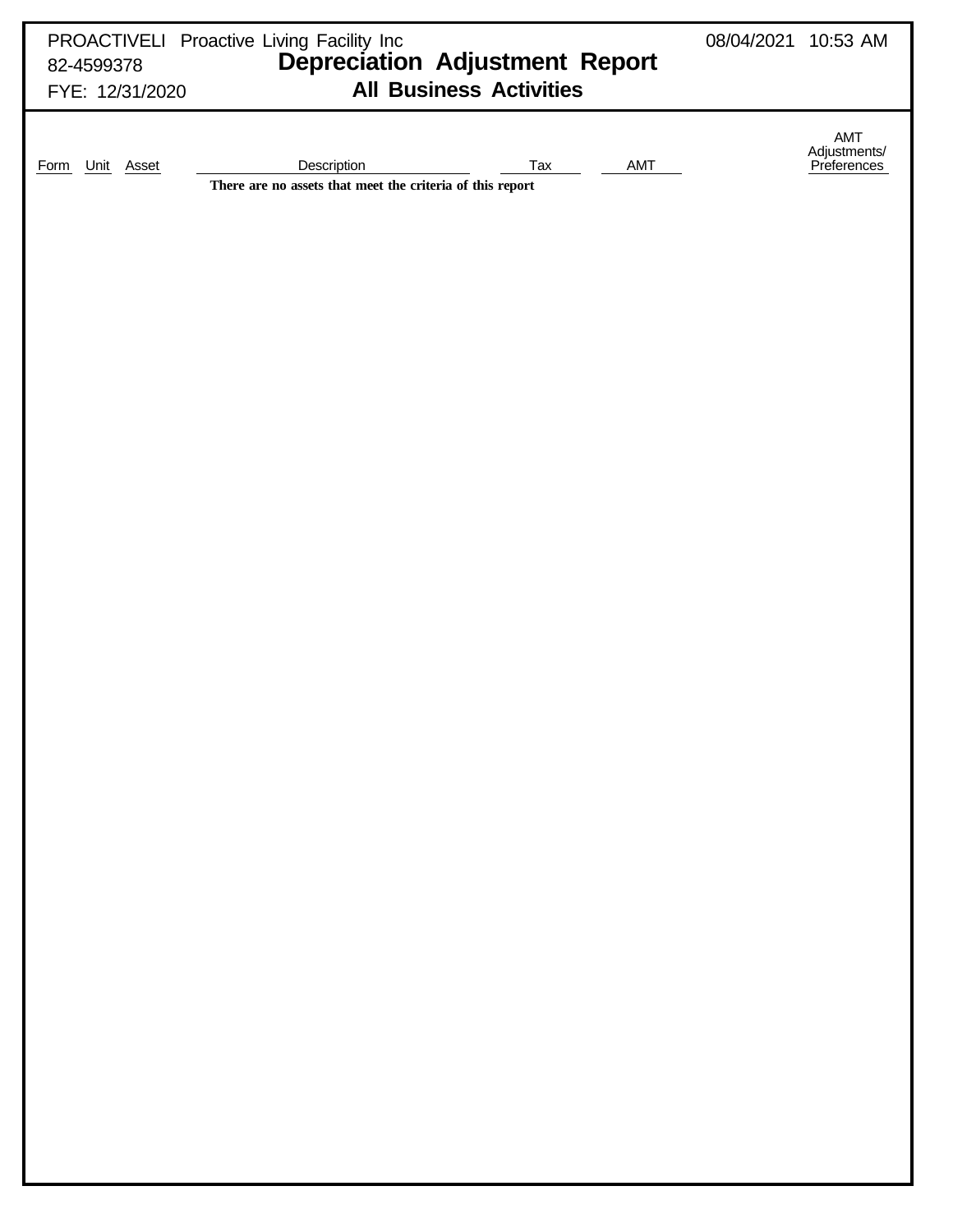|            | <b>PROACTIVELI</b> Proactive Living Facility Inc | 08/04/2021 10:53 AM |  |
|------------|--------------------------------------------------|---------------------|--|
| 82-4599378 | <b>Future Depreciation Report FYE: 12/31/21</b>  |                     |  |

FYE: 12/31/2020 **Form 990, Page 1**

| Asset                      |      | Description                              | Date In<br>Service | Cost             | Tax                              | <b>AMT</b>     |
|----------------------------|------|------------------------------------------|--------------------|------------------|----------------------------------|----------------|
| <b>Prior MACRS:</b>        |      |                                          |                    |                  |                                  |                |
| 2                          |      | Computer and Printer                     | 8/08/18            | 648<br>648       | $\mathbf{0}$                     | $\theta$       |
| <b>Other Depreciation:</b> |      |                                          |                    |                  |                                  |                |
|                            | Land | <b>Total Other Depreciation</b>          | 8/06/18            | 68,859<br>68,859 | $\overline{0}$<br>$\overline{0}$ | 0              |
|                            |      | <b>Total ACRS and Other Depreciation</b> |                    | 68,859           |                                  |                |
|                            |      | <b>Grand Totals</b>                      |                    | 69,507           | $\boldsymbol{0}$                 | $\overline{0}$ |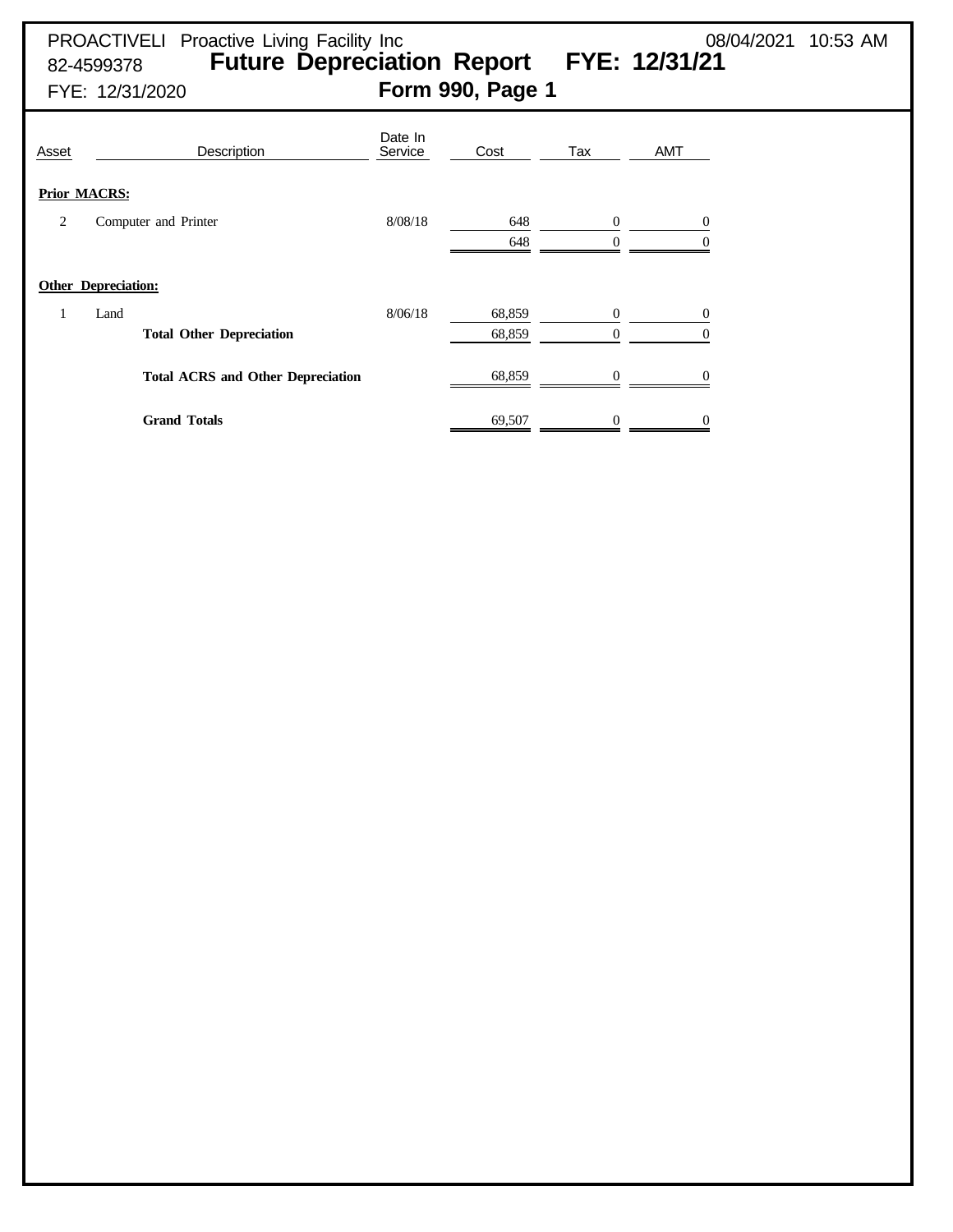| Form 990-EZ, Part II, Line 23 - Land and Buildings |                             |        |                             |  |                |        |                             |  |
|----------------------------------------------------|-----------------------------|--------|-----------------------------|--|----------------|--------|-----------------------------|--|
| <b>Description</b>                                 | <b>Beginning</b><br>of Year |        | Accumulated<br>Depreciation |  | End of<br>Year |        | Accumulated<br>Depreciation |  |
|                                                    |                             | 68,859 |                             |  |                | 68,859 |                             |  |
| Total                                              |                             | 68,859 |                             |  |                | 68,859 |                             |  |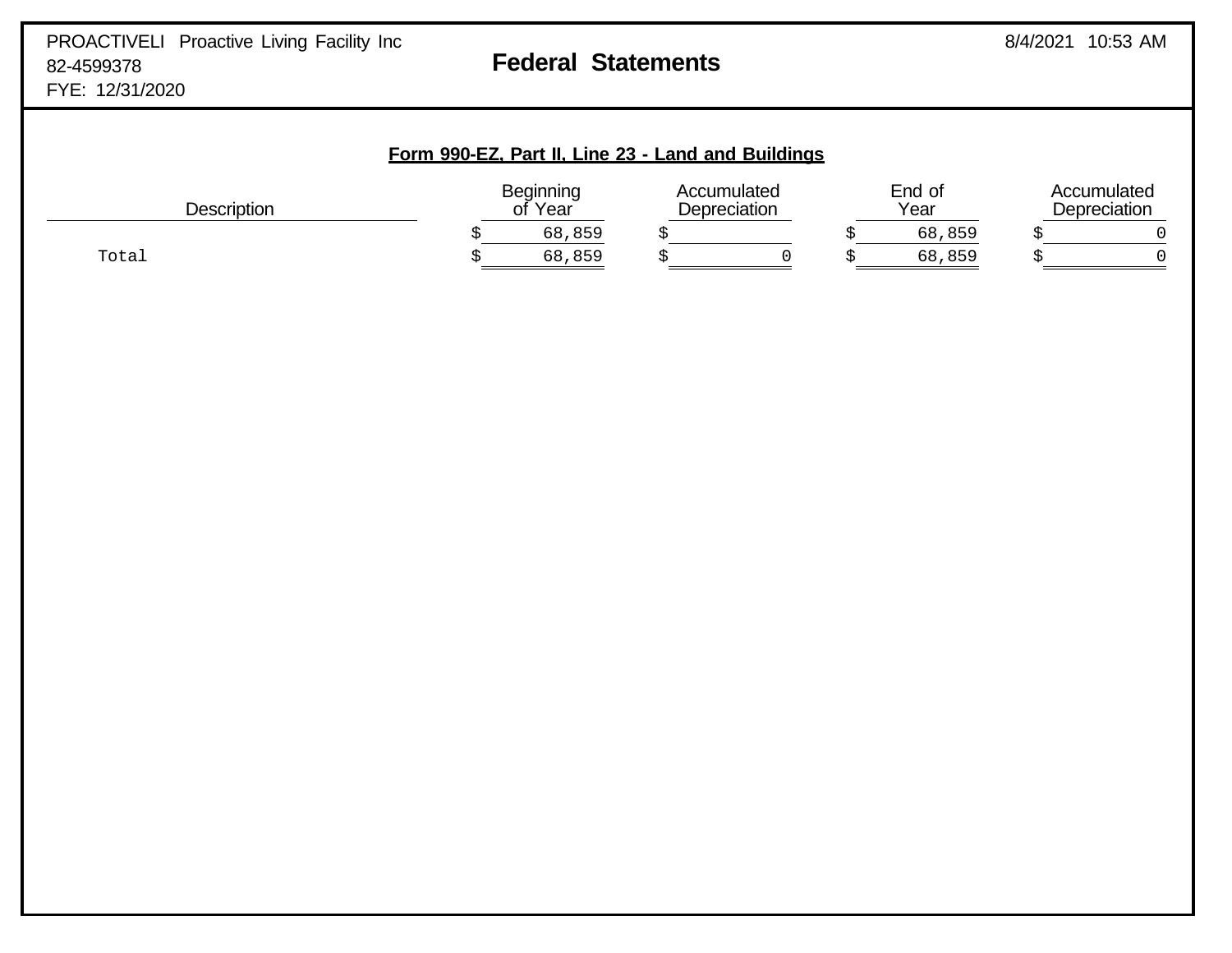## **Schedule A, Part II, Line 1(e)**

|           | <b>Description</b> | Amount |
|-----------|--------------------|--------|
| Grants    |                    | 12,310 |
| Donations |                    | 20,634 |
| Total     |                    | 32,944 |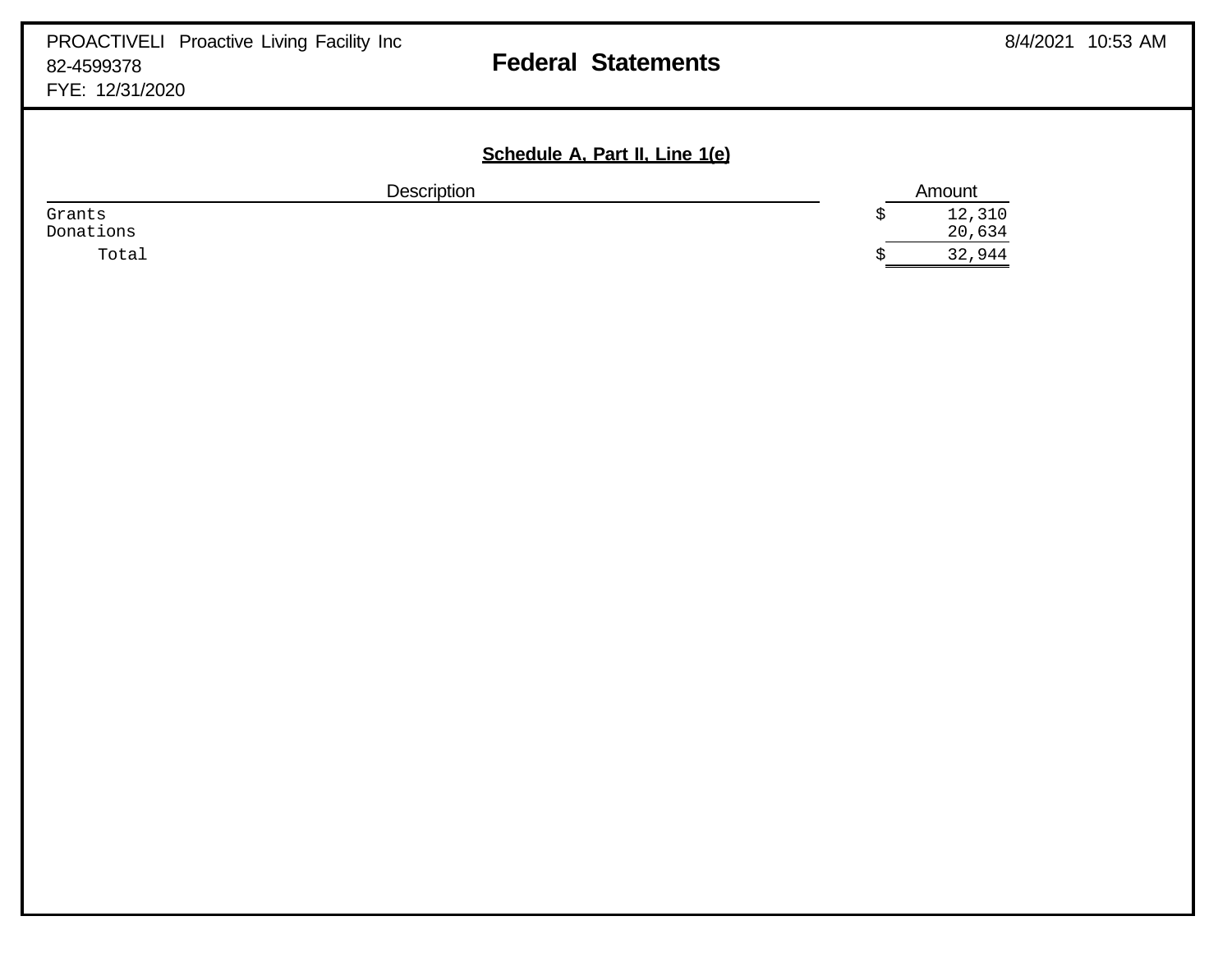**Schedule A, Part II, Line 5 - Excess Gifts**

| Donor Name                                                                | Total |                             | <b>Excess</b> |                           |  |
|---------------------------------------------------------------------------|-------|-----------------------------|---------------|---------------------------|--|
| Richard Janssen<br>Anonymous Montana Community<br>Dave and Mitzi Richards |       | 11,000<br>150,000<br>10,000 | S             | 3,588<br>142,588<br>2,588 |  |
| Lois Weber<br>Zach and Mindy Weber<br>Steve Weber                         |       | 14,000<br>50,000<br>16,300  |               | 6,588<br>42,588<br>8,888  |  |
| Total                                                                     |       | 251,300                     |               | 206,828                   |  |